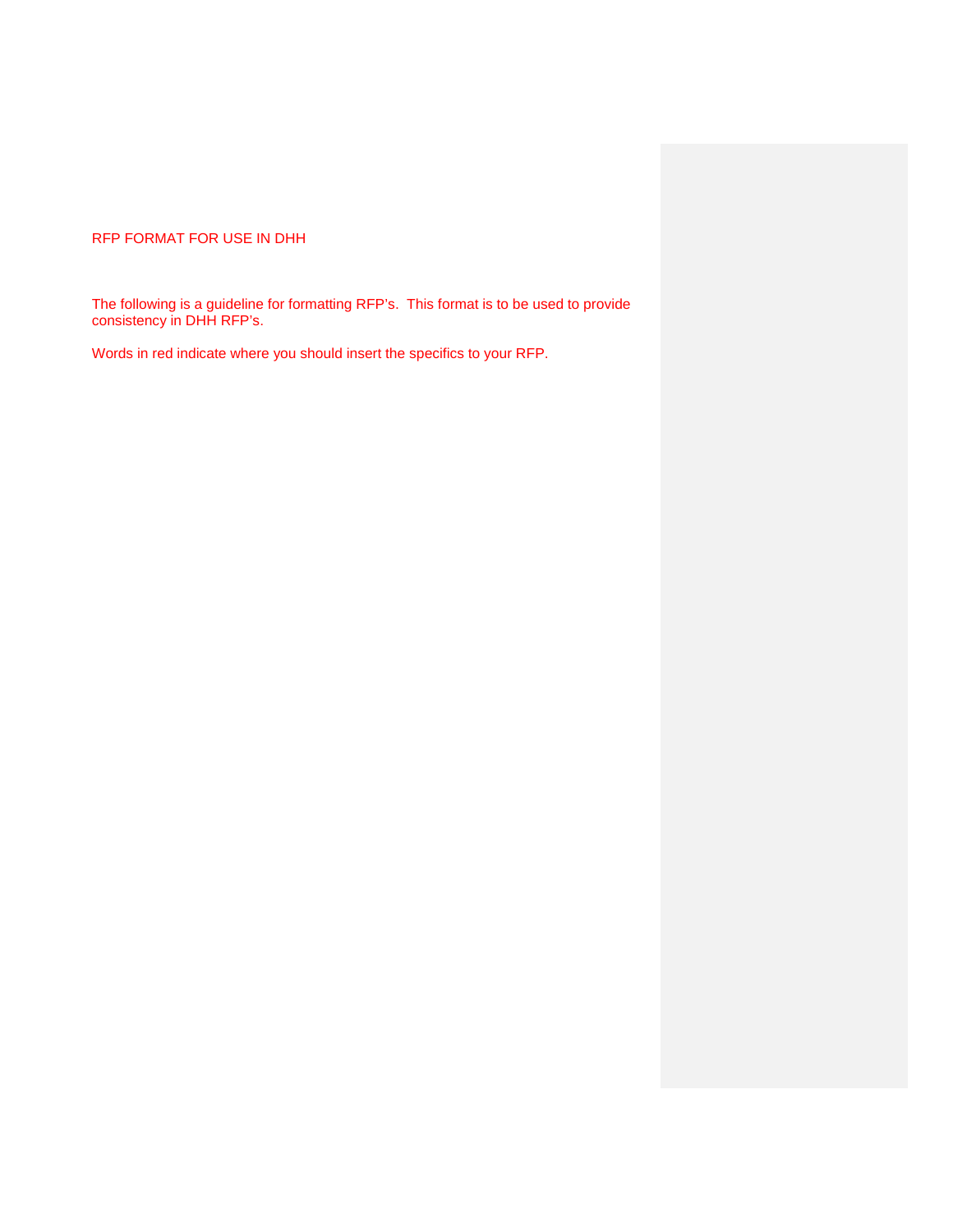REQUEST FOR PROPOSAL (To be centered at top of page)

TITLE OF RFP (In all caps-centered at center of page)

NAME OF PROGRAM (In all caps and centered at bottom of page) OFFICE NAME DEPARTMENT OF HEALTH AND HOSPITALS

Release Date: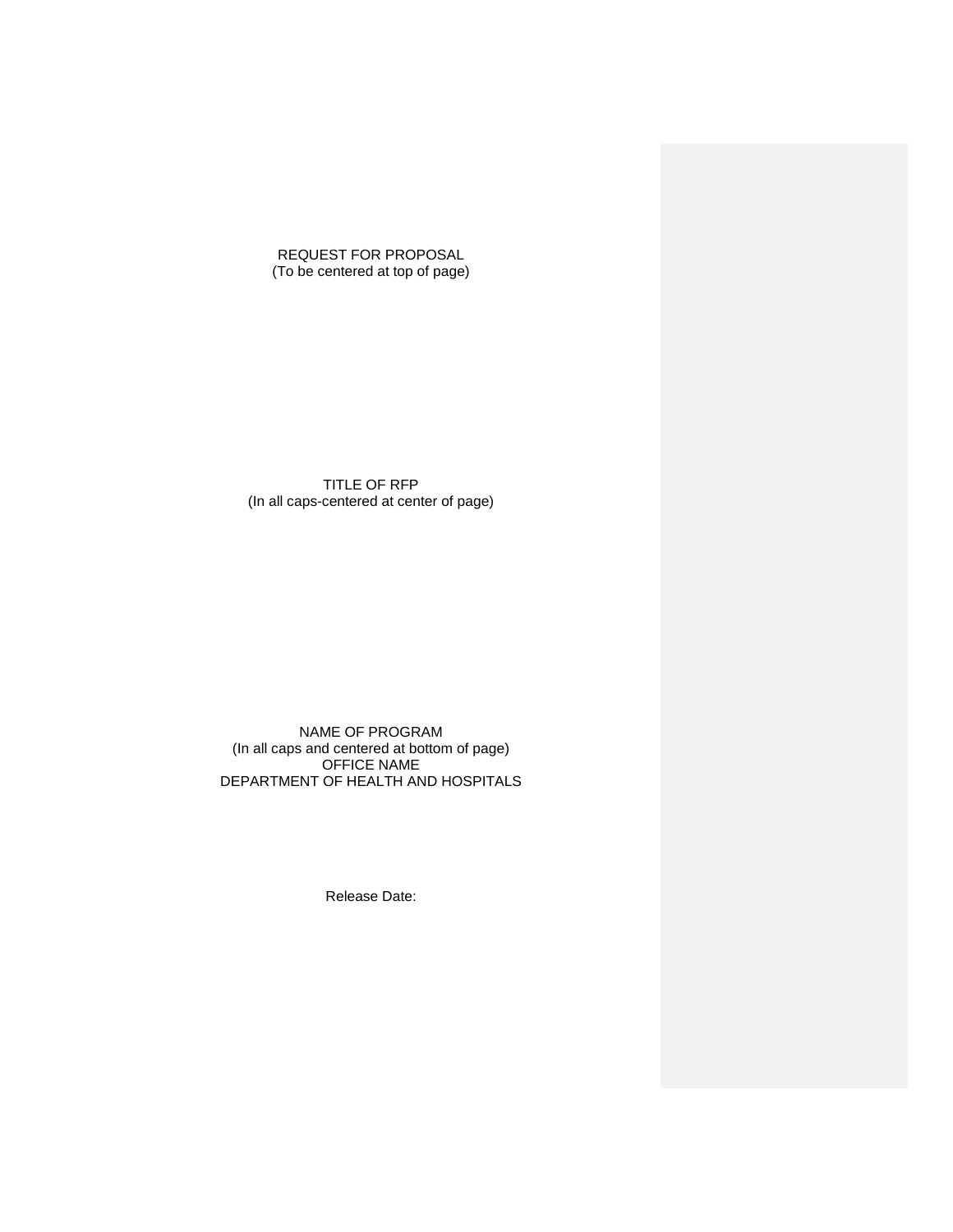# Review after RFP is completed and change as needed

|                | <b>TABLE OF CONTENTS</b>                                                      |      |
|----------------|-------------------------------------------------------------------------------|------|
| Section        | Content                                                                       | Page |
| ı              | <b>General Information</b>                                                    |      |
| A              | Background                                                                    |      |
| в              | Purpose of RFP                                                                |      |
| C              | Invitation to Propose                                                         |      |
| D              | <b>RFP Coordinator</b>                                                        |      |
| E.             | Proposer Inquiries                                                            |      |
| F.             | Schedule of Events                                                            |      |
| G.             | <b>RFP</b> Addenda                                                            |      |
|                |                                                                               |      |
| Ш              | <b>Scope of Work</b>                                                          |      |
| A              | <b>Project Overview</b>                                                       |      |
| в              | Deliverables                                                                  |      |
| C.             | <b>Fraud and Abuse</b>                                                        |      |
| D              | <b>Liquidated Damages</b>                                                     |      |
| E.             | <b>Technical Requirements</b>                                                 |      |
| F.             | Pre-Proposal Conference (this is not required-delete if not using)            |      |
| G              | Subcontracting                                                                |      |
| H.             | <b>Insurance Requirements</b>                                                 |      |
| $\mathbf{L}$   | Resources Available to Contractor                                             |      |
| J              | <b>Contact Personnel</b>                                                      |      |
| ĸ.             | Term of Contract                                                              |      |
| L              | <b>Payment Terms</b>                                                          |      |
|                |                                                                               |      |
| $\mathbf{III}$ | <b>Proposals</b>                                                              |      |
| A              | <b>General Information</b>                                                    |      |
| B              | <b>Contact After Solicitation Deadlines</b>                                   |      |
| C.             | <b>Rejection and Cancellation</b>                                             |      |
| D              | <b>Award Without Discussion</b>                                               |      |
| E.             | <b>Proposal Cost</b>                                                          |      |
| F.             | Ownership of Proposal                                                         |      |
| G              | Procurement Library/Resources for Proposer                                    |      |
| H.             | Proposal Submission                                                           |      |
| $\mathbf{L}$   | Proprietary and/or Confidential Information                                   |      |
| J              | <b>Proposal Format</b>                                                        |      |
| ĸ.             | <b>Proposal Content</b>                                                       |      |
| L              | <b>Evaluation Criteria</b>                                                    |      |
| м              | On Site Presentation/Demonstration (this is not required-delete if not using) |      |
| м              | Announcement of Award                                                         |      |
|                |                                                                               |      |
| IV             | <b>Contractual Information</b>                                                |      |
|                |                                                                               |      |
|                | Attachments                                                                   |      |
|                |                                                                               |      |
|                |                                                                               |      |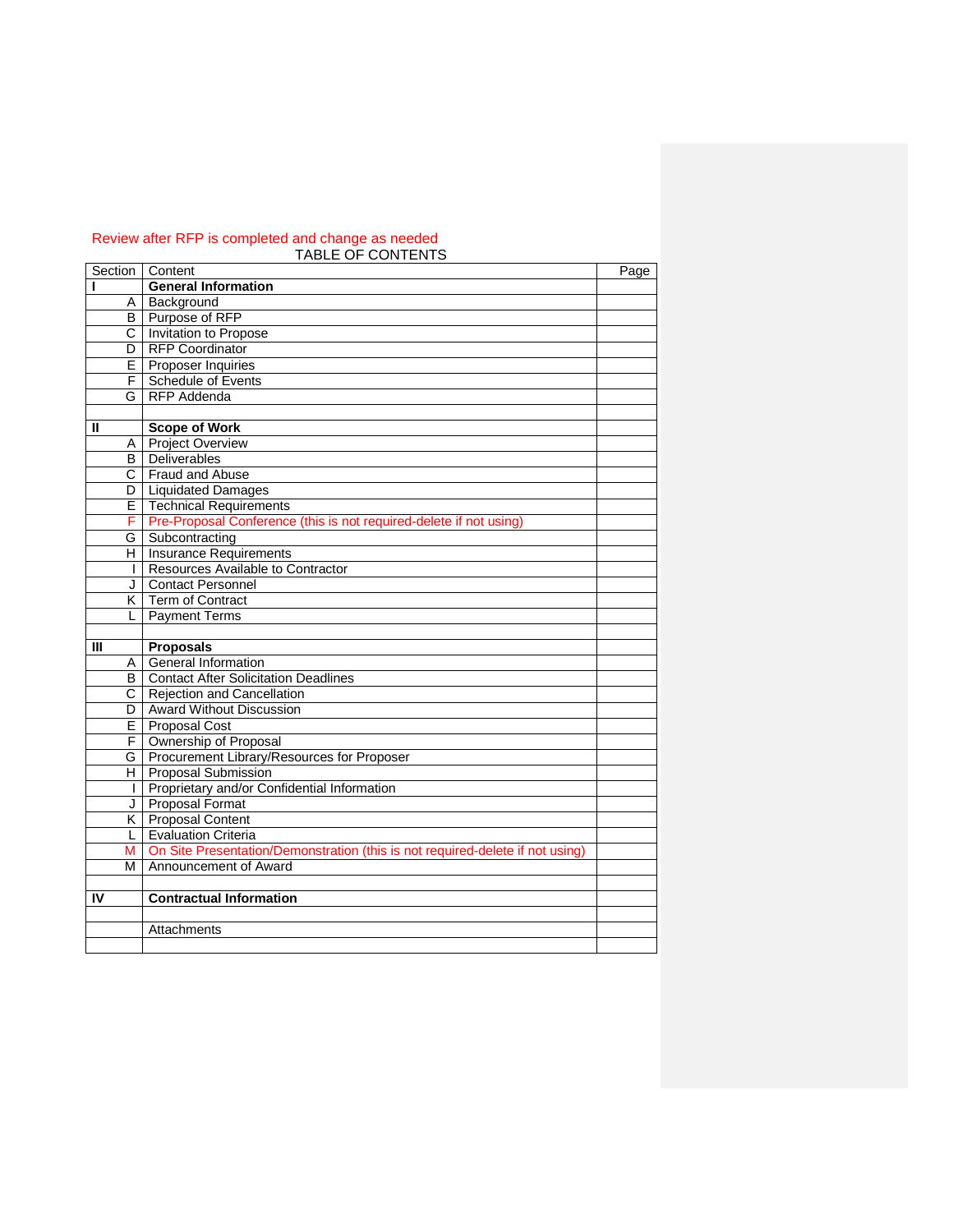Define any words that are acronyms and also programmatic words that may not be familiar. Place in alphabetical order

**Glossary**

DHH: Department of Health and Hospitals

Must: Denotes a mandatory requirement

Redacted Proposal: The removal of confidential and/or proprietary information from one copy of the proposal for public records purposes.

Shall: Denotes a mandatory requirement

Should: Denotes a preference, but not a mandatory requirement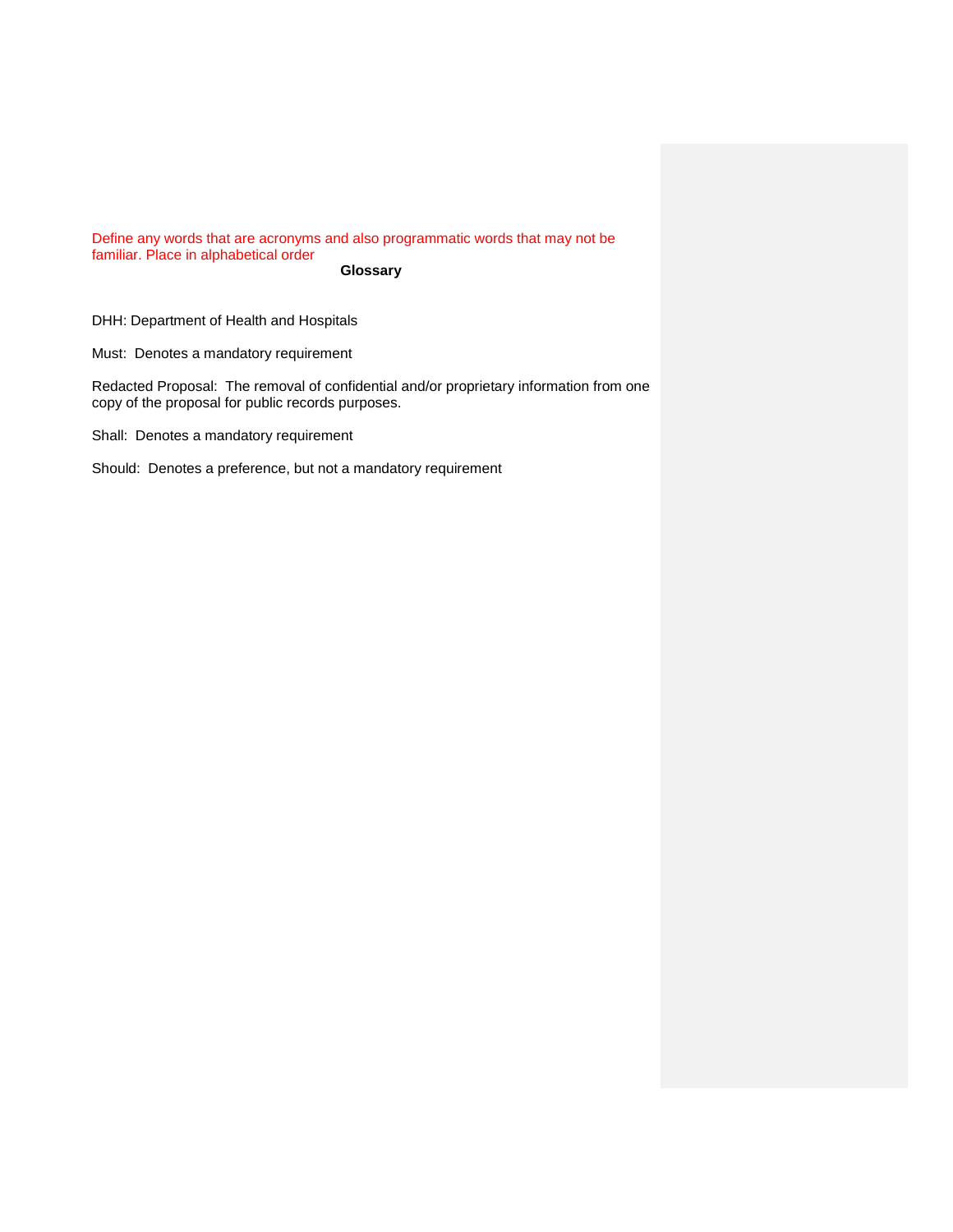### I. **GENERAL INFORMATION**

### A. **Background**

- 1. The mission of the Department of Health and Hospitals is to protect and promote health and to ensure access to medical, preventive, and rehabilitative services for all citizens of the State of Louisiana. The Department of Health and Hospitals is dedicated to fulfilling its mission through direct provision of quality services, the development and stimulation of services of others, and the utilization of available resources in the most effective manner.
- 2. DHH is comprised of Medical Vendor Administration (Medicaid), Office for Citizens with Developmental Disabilities, Office of Behavioral Health, Office of Aging and Adult Services, and the Office of Public Health. Under the general supervision of the Secretary, these principal offices perform the primary functions and duties assigned to DHH.
- 3. DHH, in addition to encompassing the program offices, has an administrative office known as the Office of the Secretary, a financial office known as the Office of Management and Finance, and various bureaus and boards. The Office of the Secretary is responsible for establishing policy and administering operations, programs, and affairs.
- 4. Insert a brief narrative here regarding office and then the particular program issuing the RFP.

### B. **Purpose of RFP**

- 1. The purpose of this RFP is to solicit proposals from qualified proposers that provide….insert what services are to be provided-i.e., outpatient services for the mentally ill, consulting services for a particular type of project, etc.
- 2. A contract is necessary to...expand on the purpose of the RFP with a brief statement about what work will be performed or required by the RFP. This should include information that will help the proposers develop their responses. This information should include the rationale for issuing the RFP including reasons for development of proposal; relevant statistics; who will participate or be served by the service/project in the proposal; and other information considered of importance. Remember, this is not the Statement of Work, but to provide enough information to the proposer for the purpose, i.e. the reason and the intent of the RFP.

### C. **Invitation to Propose**

DHH Office of insert office/program name is inviting qualified proposers to submit proposals for services to provide insert brief description of services………….in accordance with the specifications and conditions set forth herein.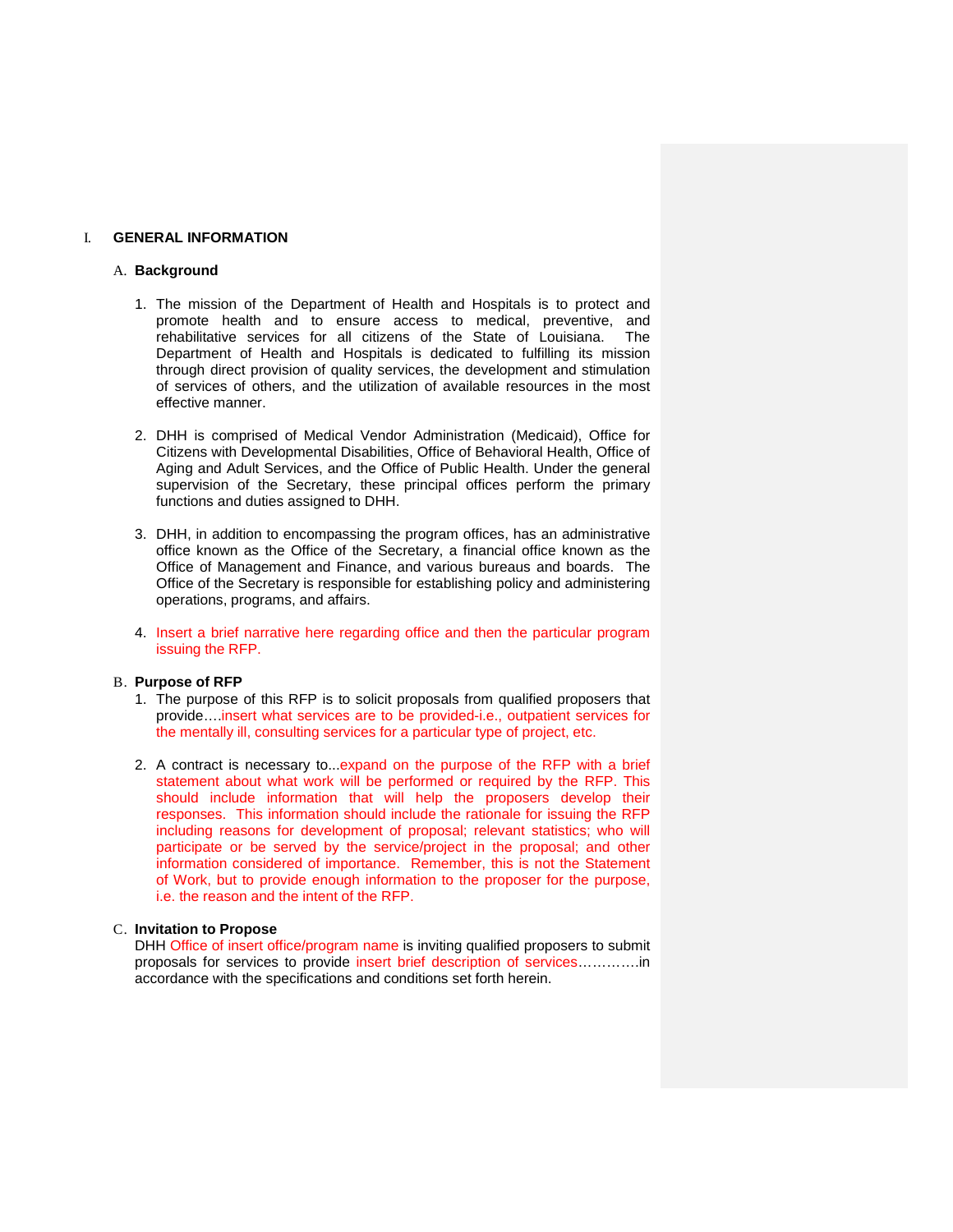### D. **RFP Coordinator**

1. Requests for copies of the RFP and written questions or inquiries must be directed to the RFP coordinator listed below:

Name **Title** Agency/Program Department of Health and Hospitals Street Address Telephone Number: (including area code) Facsimile Number: (including area code) Email:

- 2. This RFP is available in pdf at the following weblink: <http://www.dhh.louisiana.gov/publications.asp?ID=1&CID=25>
- 3. All communications relating to this RFP must be directed to the DHH RFP contact person named above. All communications between Proposers and other DHH staff members concerning this RFP are strictly prohibited. Failure to comply with these requirements may result in proposal disqualification.

### E. **Proposer Inquiries**

1. The Department will consider written inquiries regarding the requirements of the RFP or Scope of Services to be provided before the date specified in the Schedule of Events. To be considered, written inquiries and requests for clarification of the content of this RFP must be received at the above address or via the above fax number or email address by the date specified in the Schedule of Events. Any and all questions directed to the RFP coordinator will be deemed to require an official response and a copy of all questions and answers will be posted by the date specified in the Schedule of Events to both of the following web links:

<http://www.dhh.louisiana.gov/publications.asp?ID=1&CID=25> and <http://wwwprd.doa.louisiana.gov/OSP/LaPAC/bidlist.asp?department=4>

2. Action taken as a result of verbal discussion shall not be binding on the Department. Only written communication and clarification from the RFP Coordinator shall be considered binding.

### F. **Pre-Proposal Conference**

A pre-proposal conference is not required, use only if the program determines that a pre-proposal conference is necessary. It is not recommended that attendance at the pre-proposal conference be mandatory for proposers. If a pre-proposal conference will not be held, enter "not required for this RFP" and delete 1 and 2 below.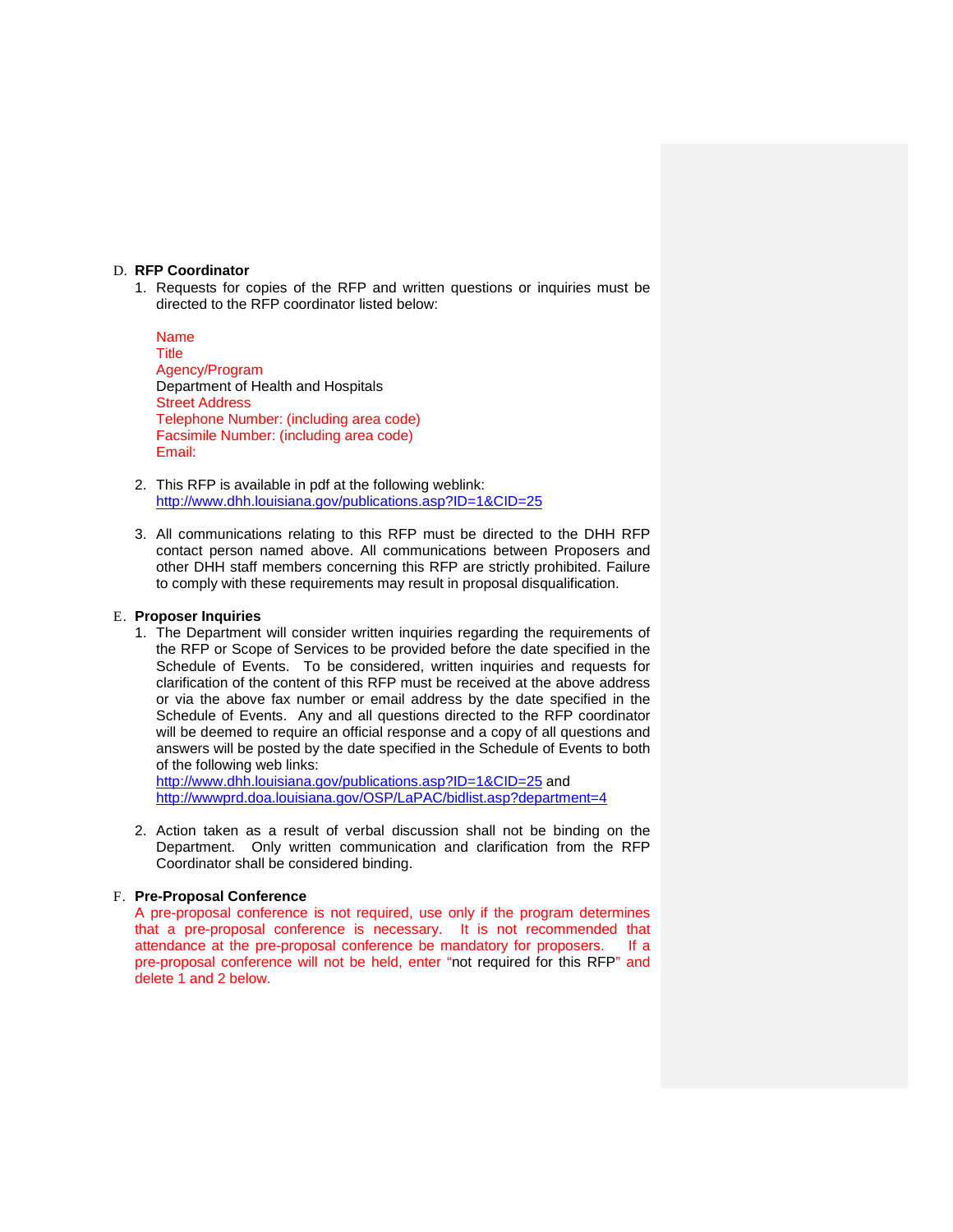- 1. A pre-proposal conference will be held on the date and time listed on the Schedule of Events. Prospective proposers are encouraged to participate in the conference to obtain clarification of the requirements of the RFP and to receive answers to relevant questions.
- 2. Although impromptu questions will be permitted and spontaneous answers will be provided during the conference, the only official answer or position of the state will be stated in writing in response to written questions. Therefore, proposers should submit all questions in writing (even if an answer has already been given to an oral question). After the conference, questions will be researched and the official response will be posted on the Internet at the following link: www.dhh.louisiana.gov.

### G. **Schedule of Events**

DHH reserves the right to deviate from this Schedule of Events

| <b>Schedule of Events</b>                             | <b>Tentative Schedule</b> |
|-------------------------------------------------------|---------------------------|
| Public Notice of RFP                                  | <b>Insert Date</b>        |
| Ads must be placed in the Official Journal of the     |                           |
| State (The Advocate of Baton Rouge) and at least      |                           |
| one other state paper of general circulation (for     |                           |
| consulting services-The Times<br>Picayune<br>is.      |                           |
| recommended). For Social Service RFP's the            |                           |
| second ad should be in the official journal of the    |                           |
| parish/region where the services will be provided. If |                           |
| there is a trade journal that relates to the services |                           |
| being requested, it is recommended that an            |                           |
| advertisement also be placed in such journal. The     |                           |
| DHH Contracts office must also place the ad on the    |                           |
| LaPAC state purchasing website on the same day        |                           |
| that the RFP is advertised in the papers.             |                           |
| Pre-Proposal Conference                               | Insert Time, Date and     |
| A pre-proposal conference is not required but is      | Location-if time and      |
| recommended if the RFP is for new services or when    | location are not known    |
| the program is expecting a large number of            | by date of release-put    |
| questions and the conference could provide            | date with time and        |
| clarification.<br>If not having<br>a pre-proposal     | location as TBA           |
| conference, delete this row.                          |                           |
| Deadline for Receipt of Written Questions             | Insert Time and Date      |
| This should be at least a week to ten days after the  | Any questions received    |
| RFP is released, if a pre-proposal conference is to   | after the time and date   |
| be held, this date should be the day after the pre-   | given are not considered  |
| proposal conference                                   | valid and will not be     |
|                                                       | answered                  |
| Response to Written Questions                         | <b>Insert Date</b>        |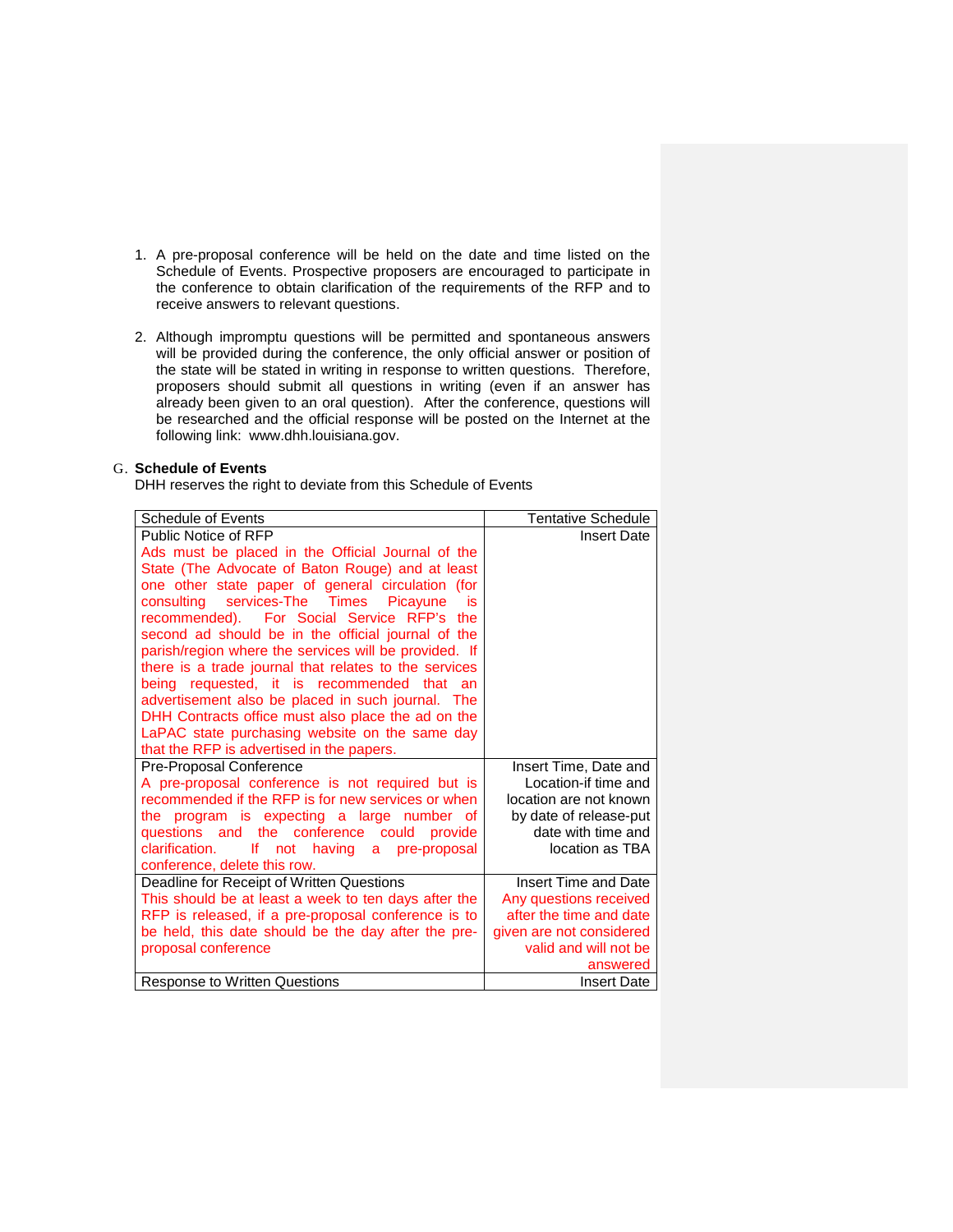| Insert this date based on how long you think it will    |                            |
|---------------------------------------------------------|----------------------------|
| take you answer questions. It will take longer if it is |                            |
| an RFP for new services where a program might           |                            |
| expect a lot of questions (some Medicaid RFPs for       |                            |
| new services have had over 500 questions and            |                            |
| taken a month to answer, however most RFP               |                            |
| questions can be answered in 2 to 3 days-especially     |                            |
| for re-occurring services.)                             |                            |
| Deadline for Receipt of Written Proposals               | Insert Time and Date       |
| There should be a minimum of 15 days between the        | No proposals received      |
| response to written questions and the deadline for      | after the time and date    |
| receipt of written proposals, more would be better.     | entered can be             |
| The following are legal requirements:                   | accepted. Any              |
| For Consulting/Professional RFPs: There must            | proposals received after   |
| be at least 30 calendar days between the release        | the time and date are      |
| and deadline for submission<br><b>RFP</b><br>Ωf<br>οf   | automatically disqualified |
| proposals.                                              | and will not be            |
| For Social Services: There must be at least 14          | evaluated.                 |
| days between release of RFP and deadline for            |                            |
| submission of proposals.                                |                            |
| DHH generally uses 30 days for all proposals            |                            |
| Initial Proposal Evaluation                             | <b>Insert Date</b>         |
| Only use this if the program is having on site          |                            |
| presentations/demonstrations-if not having on site      |                            |
| presentations, delete this row and the next row.        |                            |
| On Site Presentations/Demonstrations                    | Insert Time, Date and      |
| Suggested language to include here:                     | Location-if time and       |
| The top three scoring proposers may be invited to       | location are not known     |
| provide On Site presentations or demonstrations of      | by date of release-put     |
| services and/or products.                               | date with time and         |
| On site Presentations/Demonstrations are not            | location as TBA            |
| required but are recommended particularly for IT        |                            |
| RFPs or RFPs for new services.                          |                            |
| <b>Proposal Evaluation Begins</b>                       | Insert date                |
| <b>Contract Award Announced</b>                         | Insert date                |
| <b>Contract Negotiations Begin</b>                      | Insert date                |
| <b>Contract Begins</b>                                  | <b>Insert Date</b>         |

# H. **RFP Addenda**

In the event it becomes necessary to revise any portion of the RFP for any reason, the Department shall post addenda, supplements, and/or amendments to all potential proposers known to have received the RFP. Additionally, all such supplements shall be posted at the following web address:

<http://www.dhh.louisiana.gov/publications.asp?ID=1&CID=25> and <http://wwwprd.doa.louisiana.gov/OSP/LaPAC/bidlist.asp?department=4>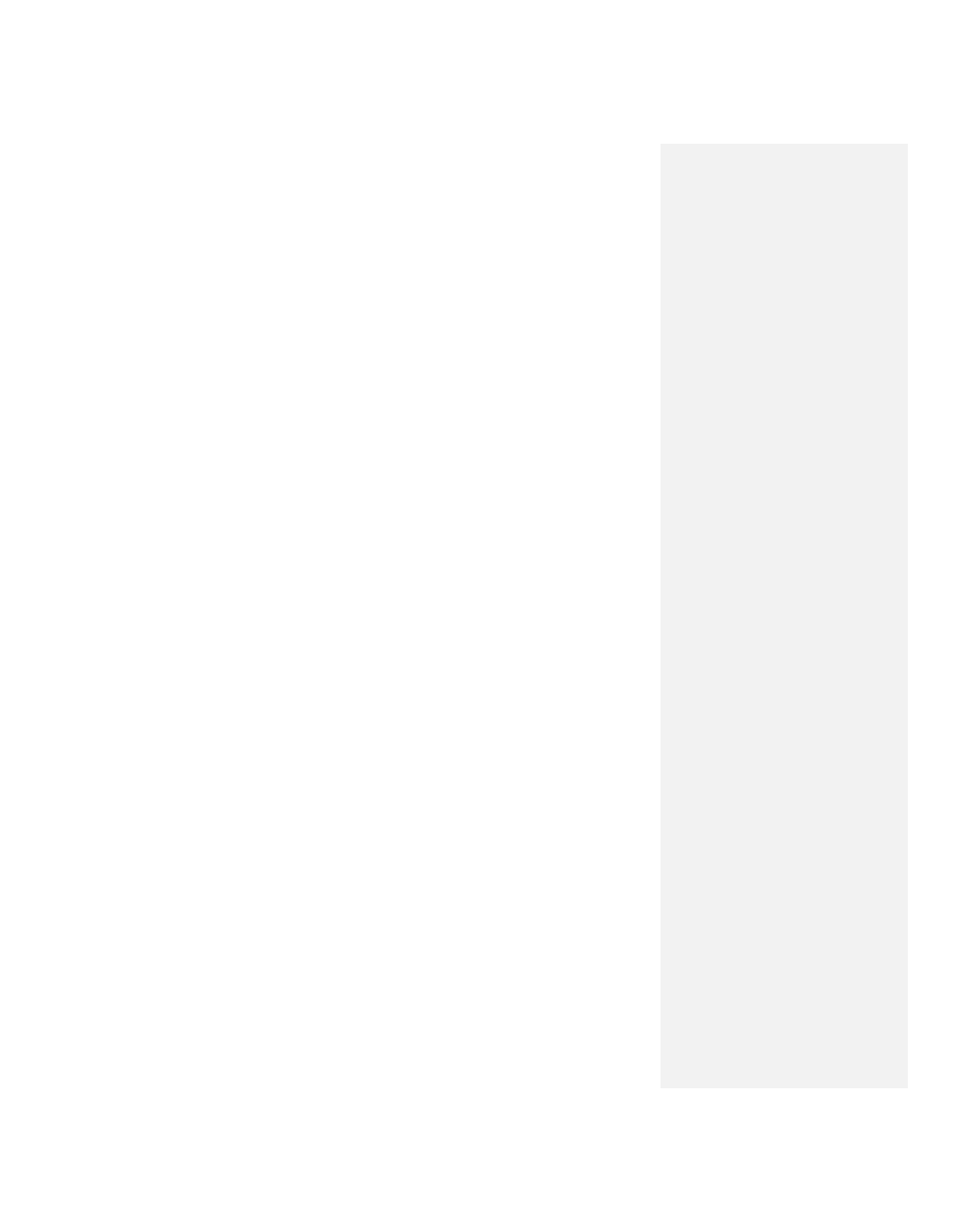### II. **Scope of Work**

### A. **Project Overview**

Provide a concise overview of the services to be provided under the contract. Give a brief description based on the following:

The result of this contract will be …. or The contractor selected for this project will………

Give a brief overview or summary of what the contractor will do-do NOT list the deliverables here-just an overview/summary of what is to be expected from the contractor. This section should not be longer than a few paragraphs.

This section could also include any general information that would provide general information that the program believes would be important for the winning contractor to know but the information would not fall under a specific deliverable

### B. **Deliverables**

NOTE: This section should be the deliverables that will ultimately be incorporated into the statement of work of the awarded contract. It must be in enough detail to give the proposer the exact requirements of the work expected-item by item. It must also be in enough detail so that the proposer will have enough information to prepare an adequate cost proposal. Do not leave out anything that might be expected throughout the completion of the project or services. You CANNOT negotiate anything INTO the contract that is not described in this section.

The program office/region must ensure that everything needed for successful completion is listed here. Below is the recommended breakdown for outlining deliverables.

- 1. General Requirements
- 2. Programmatic Requirements
- 3. Operations Requirements
- 4. Staffing Requirements/Qualifications
- 5. Record keeping requirements
- 6. Reporting Requirements
- 7. Transition Plan (if this RFP will be for ongoing services that will require an RFP again, the winning contractor should have a transition plan of how the services would be turned over to a new contractor.)

Use timelines whenever possible-such as "within 30 days of the start date of the operations, contractor will submit a policy and procedure manual to DHH for approval."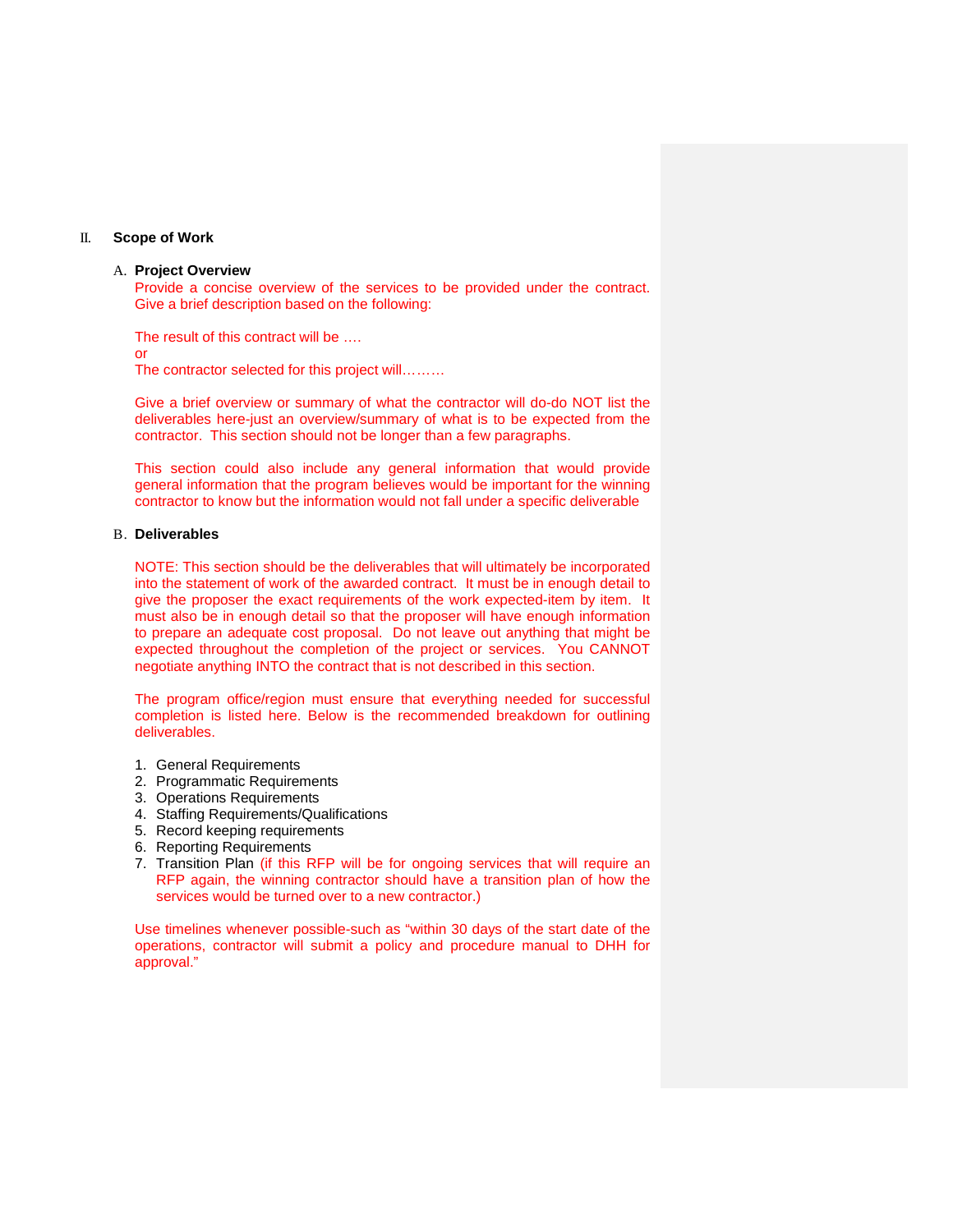Use a format that is most conducive to describing the exact services that are expected from the contractor. Also outline whether travel, training, etc will be the responsibility of the contractor or provided by the program office. Consider the training/travel needs that the contract will require: -how many people to train, where, for how long, is it necessary for the contractor to be on site-when and for how long, is it necessary for the contractor to maintain an office in the location where the services will be provided, etc.

Include EVERYTHING the contractor needs in order to provide an accurate cost proposal in order to provide the services. If you don't know what to ask for you need to conduct more research. If this section is not complete with enough detail, you can find yourself not getting what you need but having to pay for it anyway.

Specific, tangible deliverables must be identified, as well as the documentation, progress reports, and other information that may be required from the contractor. Make clear what resources are to be provided by the contractor and what will be provided by the Department.

List and describe the deliverables and explain in the narrative-be very specific about what the deliverables entail. You should be able to lift this section out of the RFP and with very few modifications, turn it into your statement of work for the resulting contract.

If project is to be completed in phases, the program can add an implementation plan with timelines as follows: Implementation Plan Phase 1: Completed by: Insert date and listing of items to be completed. Phase 2: Completed by: Insert date and listing of items to be completed. (Use as many phases as necessary.)

### C. **Liquidated Damages**

It is highly recommended that all RFP's incorporate liquidated damages language into the RFP. This lets the potential contractor know that certain standards are expected and that if contractor does not maintain performance standards, that there is a monetary consequence. The amounts or reasons should be adapted to standards needed for satisfactory job performance for each individual RFP. Below is some sample language to use as a guide.

1. In the event the Contractor fails to meet the performance standards specified within the contract, the liquidated damages defined below may be assessed. If assessed, the liquidated damages will be used to reduce the Department's payments to the Contractor or if the liquidated damages exceed amounts due from the Department, the Contractor will be required to make cash payments for the amount in excess.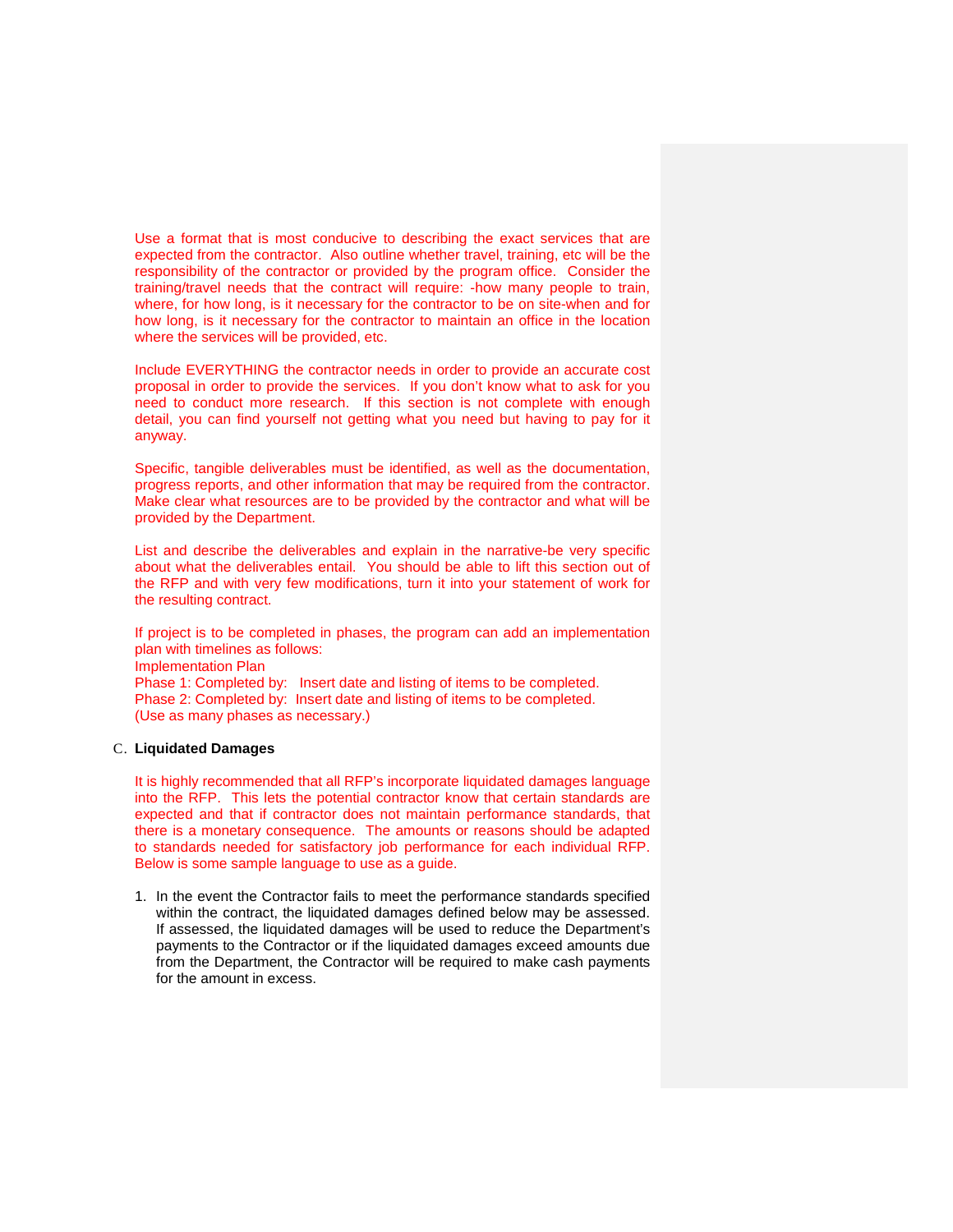- a. Late submission of any required report \$50 per working day, per report.
- b. Failure to fill vacant contractually required key staff positions within 90 days - \$500 per working day from 91st day of vacancy until filled with an employee approved by the Department.
- c. Failure to maintain all client files and perform all file updates according to the requirements in the contract, as evidenced in client files when reviewed during monitoring site visit - \$100 per client.
- d. Late submission of invoices beginning 10 business days after the stated due date - \$50 per working day per invoice.
- 2. The decision to impose liquidated damages may include consideration of some or all of the following factors:
	- a. The duration of the violation;
	- b. Whether the violation (or one that is substantially similar) has previously occurred;
	- c. The Contractor's history of compliance;
	- d. The severity of the violation and whether it imposes an immediate threat to the health or safety of the consumers;
	- e. The "good faith" exercised by the Contractor in attempting to stay in compliance.
- D. Fraud and Abuse
	- 1. The Contractor shall have internal controls and policies and procedures in place that are designed to prevent, detect, and report known or suspected fraud and abuse activities.
	- 2. Such policies and procedures must be in accordance with state and federal regulations. Contractor shall have adequate staffing and resources to investigate unusual incidents and develop and implement corrective action plans to assist the Contractor in preventing and detecting potential fraud and abuse activities.
- E. Technical Requirements

This section should include any technical requirements that the winning contractor must meet in order to provide services. The list below is general and additional information regarding IT requirement should be added if necessary.

Note: if the program has additional requirements to this section or if the RFP contains a large amount of IT work/services required-DHH IT must review and sign off before submission to DHH Contracts office.

The Contractor must maintain hardware and software compatible with current DHH requirements which are as follows: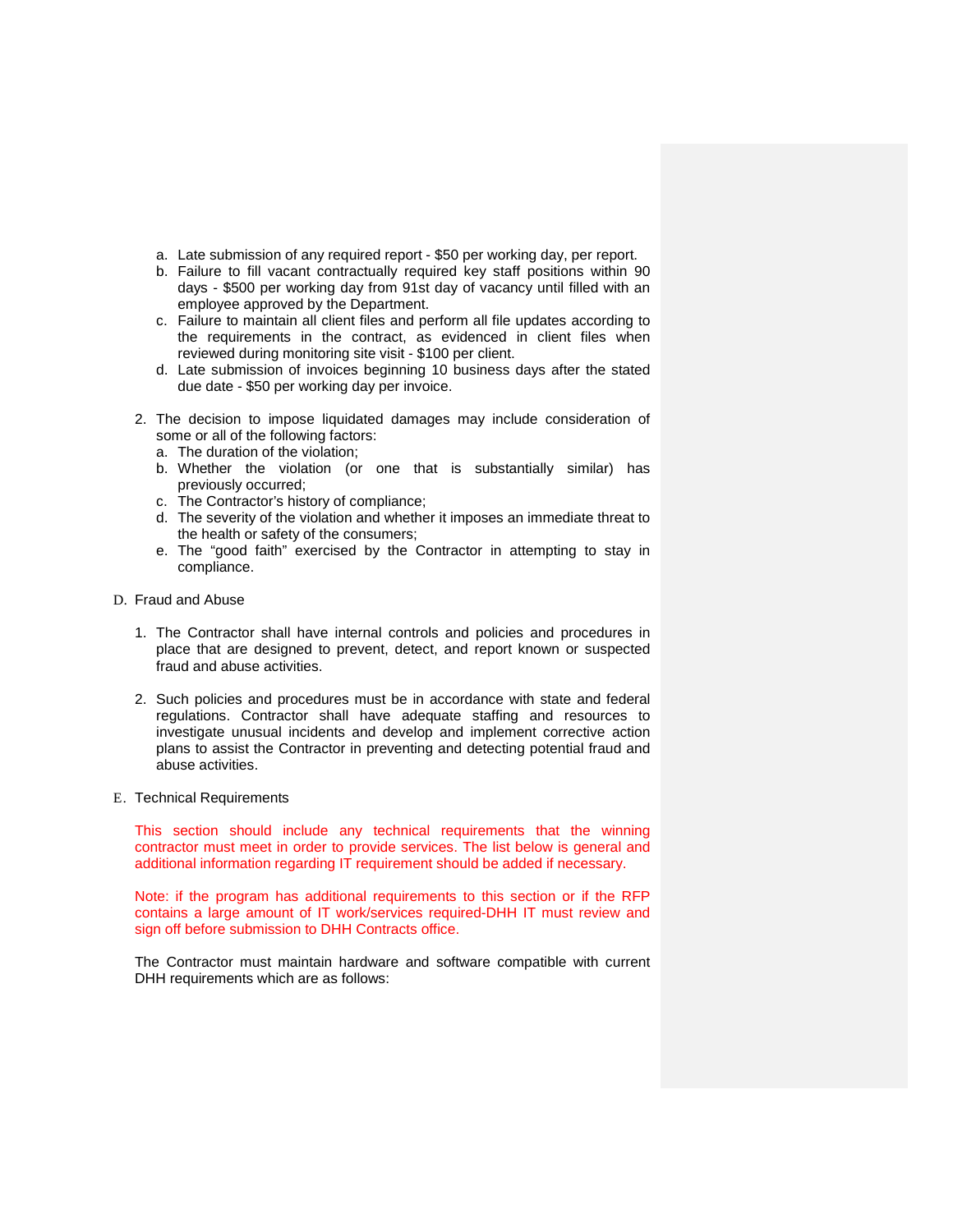- IBM compatible PC,
- Pentium 4, Celeron or equivalent processor (or compatible successors),
- 2 Gig of RAM memory,
- Enough spare USB ports to accommodate thumb drives, etc.
- 10 Gig free hard drive space (suggest 80 Gig hard drive for the system);
- Ethernet LAN interface for laptop and desktop PCs
- Color monitor;
- Printer compatible with hardware and software required;
- High speed internet with email;
- CD ROM;
- Windows XP, SP3 or later version of operating system (minimum);
- Windows Internet Explorer 7.0 (or later)
- Microsoft Office 2003 or later;
- Appropriate firewalls for internet security.
- Compliant with industry-standard physical and procedural safeguards for confidential information (NIST 800-53A, ISO 17788, etc.).

### F. **Subcontracting**

The contractor shall not contract with any other party for furnishing any of the work and professional services required by the contract without the express prior written approval of the Department. The contractor shall not substitute any subcontractor without the prior written approval of the Department. For subcontractor(s), before commencing work, the contractor will provide letters of agreement, contracts or other forms of commitment which demonstrates that all requirements pertaining to the contractor will be satisfied by all subcontractors through the following:

- a. The subcontractor(s) will provide a written commitment to accept all contract provisions.
- b. The subcontractor(s) will provide a written commitment to adhere to an established system of accounting and financial controls adequate to permit the effective administration of the contract.

# G. **Insurance Requirements**

Insurance shall be placed with insurers with an A.M. Best's rating of no less than A-: VI. This rating requirement shall be waived for Worker's Compensation coverage only.

1. Contractor's Insurance

The Contractor shall not commence work under this contract until it has obtained all insurance required herein. Certificates of Insurance, fully executed by officers of the Insurance Company shall be filed with the Department for approval. The Contractor shall not allow any subcontractor to commence work on subcontract until all similar insurance required for the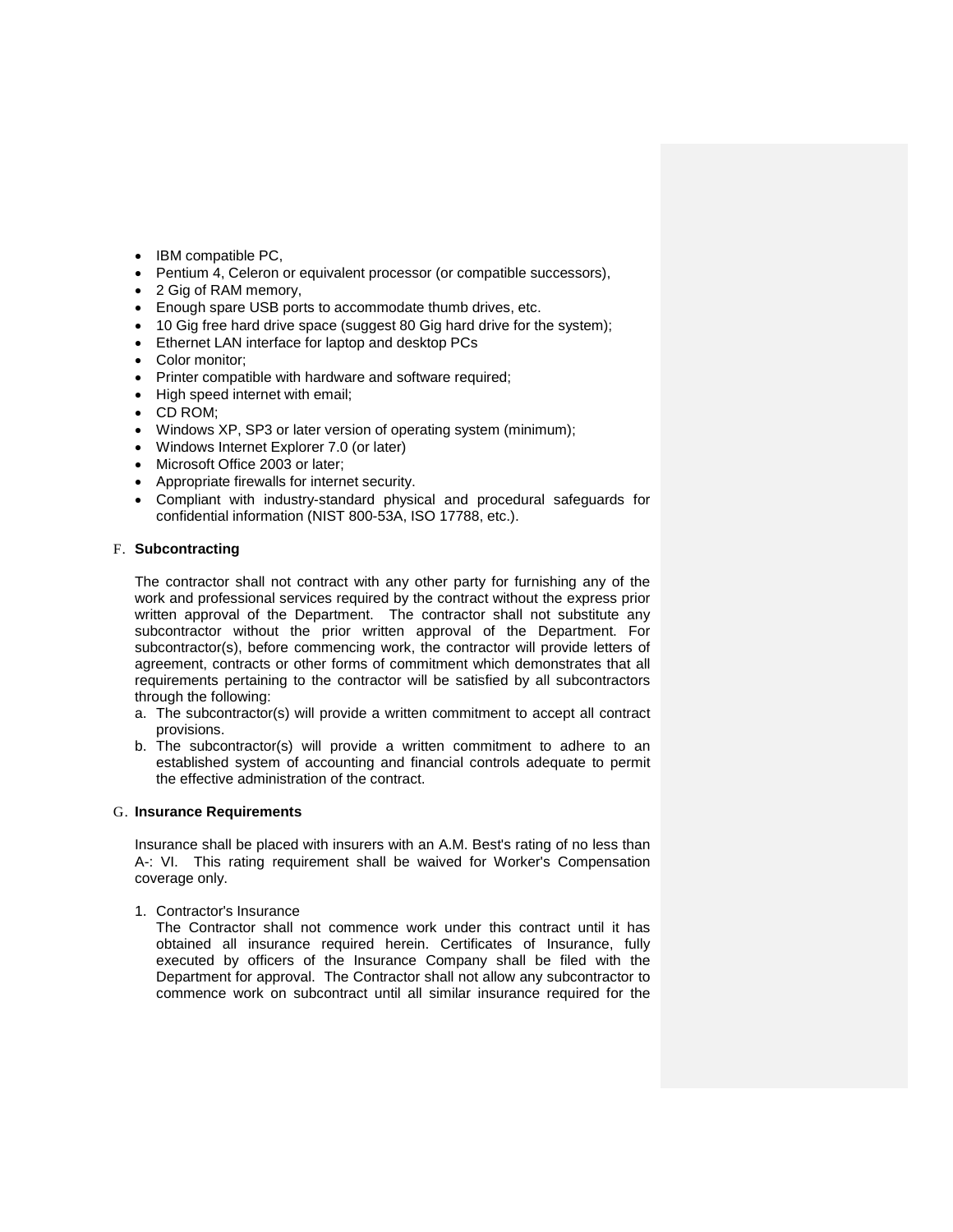subcontractor has been obtained and approved. If so requested, the Contractor shall also submit copies of insurance policies for inspection and approval of the Department before work is commenced. Said policies shall not be canceled, permitted to expire, or be changed without thirty (30) days notice in advance to the Department and consented to by the Department in writing and the policies shall so provide.

2. Compensation Insurance

Before any work is commenced, the Contractor shall obtain and maintain during the life of the contract, Workers' Compensation Insurance for all of the Contractor's employees employed to provide services under the contract. In case any work is sublet, the Contractor shall require the subcontractor similarly to provide Workers' Compensation Insurance for all the latter's employees, unless such employees are covered by the protection afforded by the Contractor. In case any class of employees engaged in work under the contract at the site of the project is not protected under the Workers' Compensation Statute, the Contractor shall provide for any such employees, and shall further provide or cause any and all subcontractors to provide Employer's Liability Insurance for the protection of such employees not protected by the Workers' Compensation Statute.

3. Commercial General Liability Insurance

The Contractor shall maintain during the life of the contract such Commercial General Liability Insurance which shall protect Contractor, the Department, and any subcontractor during the performance of work covered by the contract from claims or damages for personal injury, including accidental death, as well as for claims for property damages, which may arise from operations under the contract, whether such operations be by the Contractor or by a subcontractor, or by anyone directly or indirectly employed by either of them, or in such a manner as to impose liability to the Department. Such insurance shall name the Department as additional insured for claims arising from or as the result of the operations of the Contactor or its subcontractors. In the absence of specific regulations, the amount of coverage shall be as follows: Commercial General Liability Insurance, including bodily injury, property damage and contractual liability, with combined single limits of \$1,000,000.

4. Insurance Covering Special Hazards

Special hazards as determined by the Department shall be covered by rider or riders in the Commercial General Liability Insurance Policy or policies herein elsewhere required to be furnished by the Contractor, or by separate policies of insurance in the amounts as defined in any Special Conditions of the contract included therewith.

5. Licensed and Non-Licensed Motor Vehicles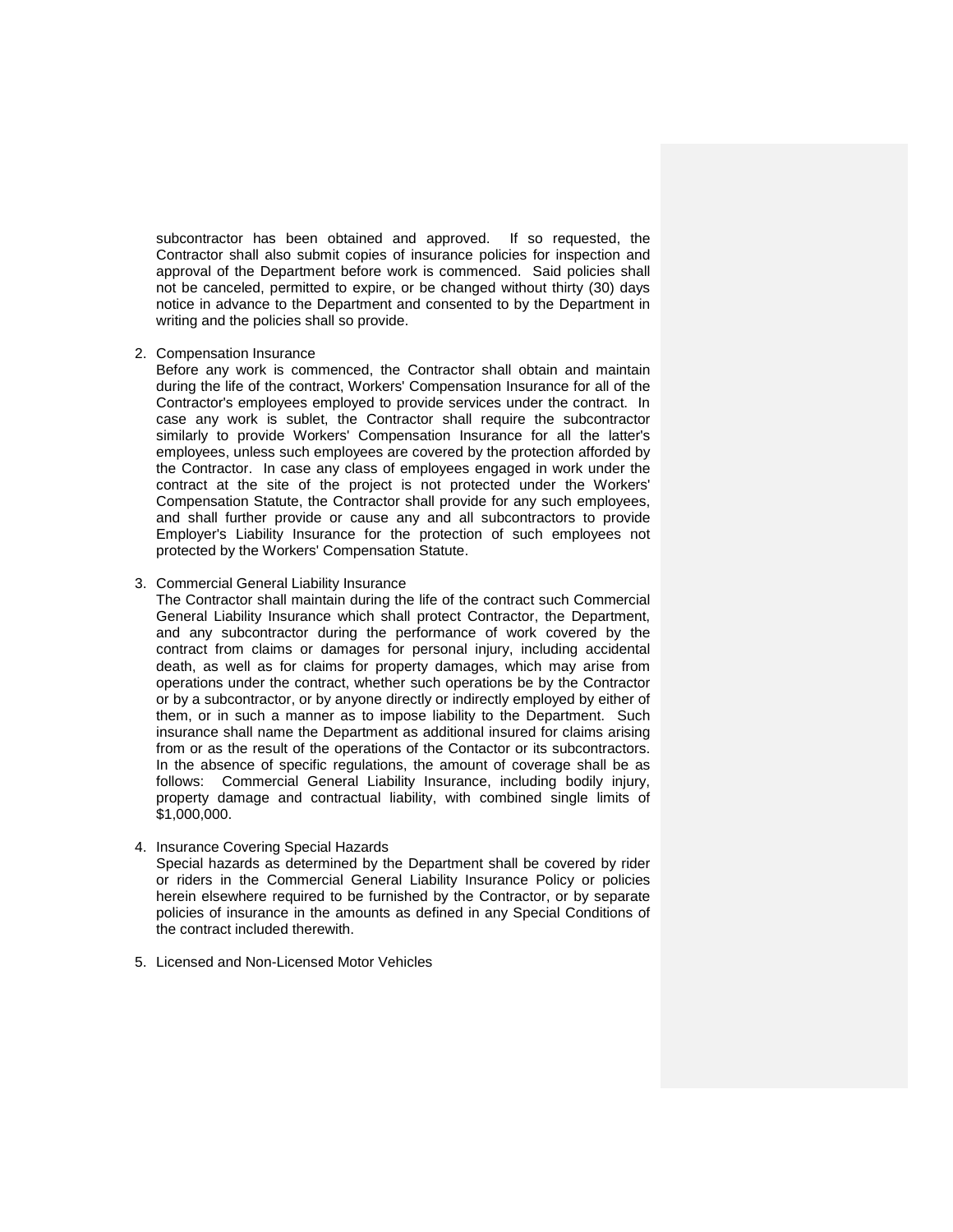The Contractor shall maintain during the life of the contract, Automobile Liability Insurance in an amount not less than combined single limits of \$1,000,000 per occurrence for bodily injury/property damage. Such insurance shall cover the use of any non-licensed motor vehicles engaged in operations within the terms of the contract on the site of the work to be performed thereunder, unless such coverage is included in insurance elsewhere specified.

### 6. Subcontractor's Insurance

The Contractor shall require that any and all subcontractors, which are not protected under the Contractor's own insurance policies, take and maintain insurance of the same nature and in the same amounts as required of the Contractor.

### H. **Resources Available to Contractor**

The Agency/Program name will have an assigned staff member who will be responsible for primary oversight of the contract. This individual will schedule meetings to discuss progress of activities, and problems identified.

### I. **Contact Personnel**

All work performed by the contract will be monitored by the contract monitor:

Insert name of contact person Department of Health and Hospitals Insert Agency name Insert name of program Insert address<br>Phone: lr Insert phone number, including area code Email: Insert email address

### J . **Term of Contract**

The contract shall commence on or near the date approximated in the Schedule of Events. The term of this contract is for a period of (If contract will be for a specific fixed term, insert here. If contract term is for any period less than 36 months, give the dates of the contract and include the following language: DHH reserves the right to renew or extend the contract for up to a maximum of 36 months with the same rates and conditions. For contracts that are for 36 months and if the program wishes to consider a 5 year contract, you can add the following language: There may be a possible extension for an additional 24 month period, however, all contracts extending beyond the original 36 months must be approved by the Joint Legislative Committee on the Budget (JLCB). The continuation of this contract is contingent upon the appropriation of funds by the legislature to fulfill the requirements of the contract.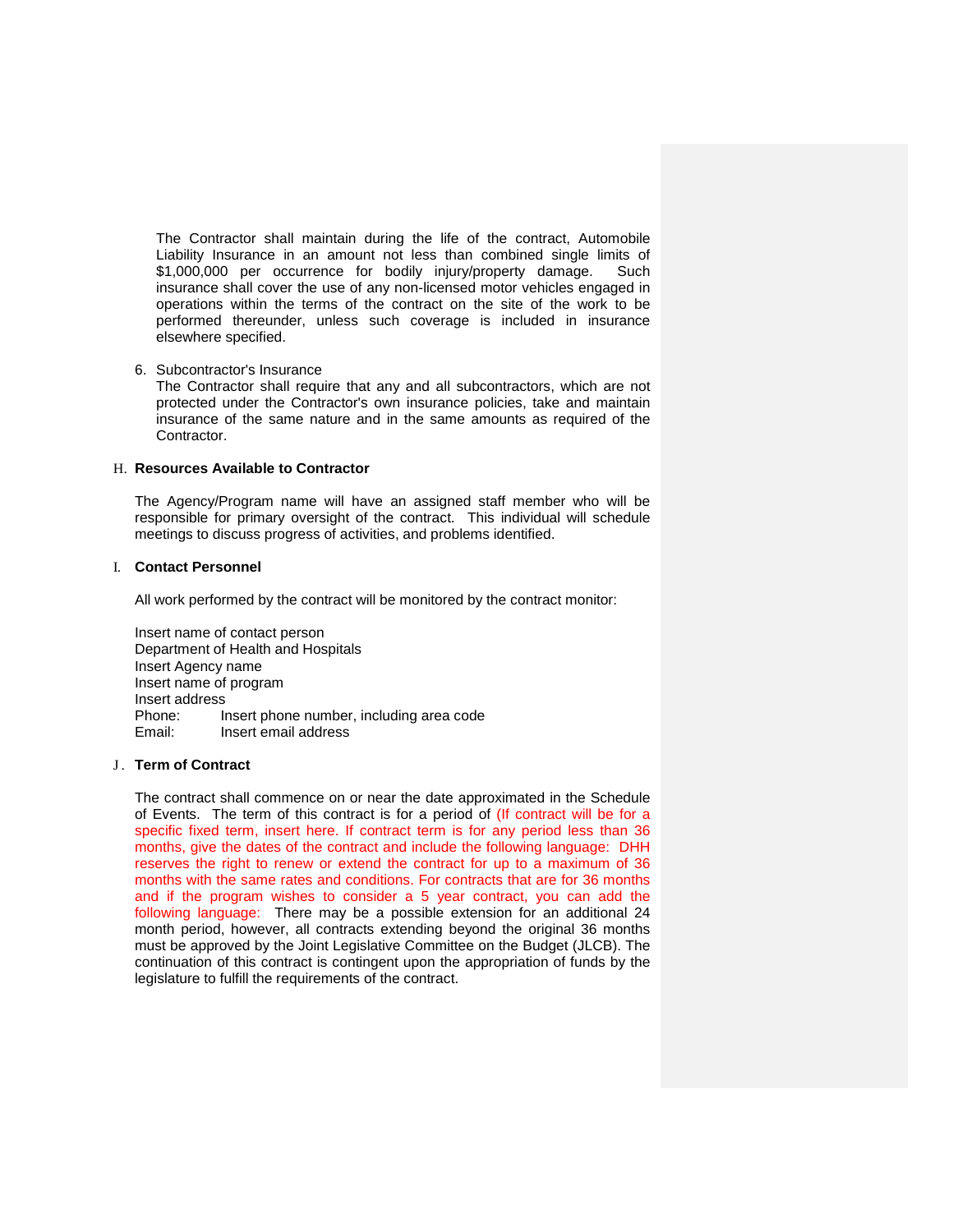# K. **Payment**

The contractor shall submit deliverables in accordance with established timelines and shall submit itemized invoices monthly or as defined in the contract terms. Payment of invoices is subject to approval of insert name of approval authority.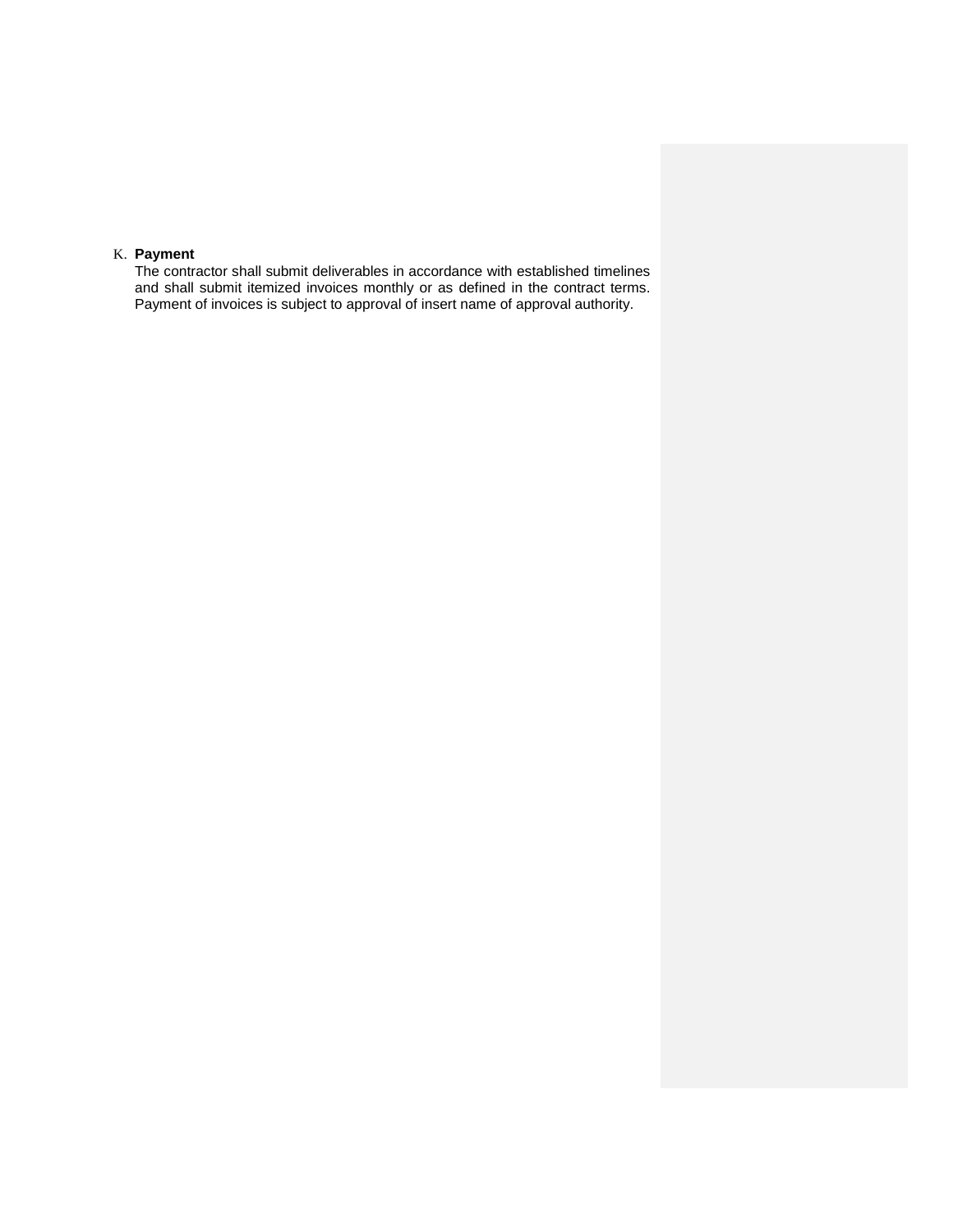### III. **PROPOSALS**

### A. **General Information**

This section outlines the provisions which govern determination of compliance of each proposer's response to the RFP. The Department shall determine, at its sole discretion, whether or not the requirements have been reasonably met. Omissions of required information shall be grounds for rejection of the proposal by the Department.

### B. **Contact After Solicitation Deadline**

After the date for receipt of proposals, no proposer-initiated contact relative to the solicitation will be allowed between the proposers and DHH until an award is made.

#### C. **Rejection and Cancellation**

Issuance of this solicitation does not constitute a commitment by DHH to award a contract or contracts. The Department reserves the right to reject any or all proposals received in response to this solicitation.

### D. **Award Without Discussion**

The Secretary of DHH reserves the right to make an award without presentations by proposers or further discussion of proposals received.

### E. **Assignments**

Any assignment, pledge, joint venture, hypothecation of right or responsibility to any person, firm or corporation should be fully explained and detailed in the proposal. Information as to the experience and qualifications of proposed subcontractors or joint ventures should be included in the proposal. In addition, written commitments from any subcontractors or joint ventures should be included as part of the proposal.

### F. **Proposal Cost**

The proposer assumes sole responsibility for any and all costs associated with the preparation and reproduction of any proposal submitted in response to this RFP, and shall not include this cost or any portion thereof in the proposed contract price

#### G. **Ownership of Proposal**

All proposals become the property of the Department and will not be returned to the proposer. The Department retains the right to use any and all ideas or adaptations of ideas contained in any proposal received in response to this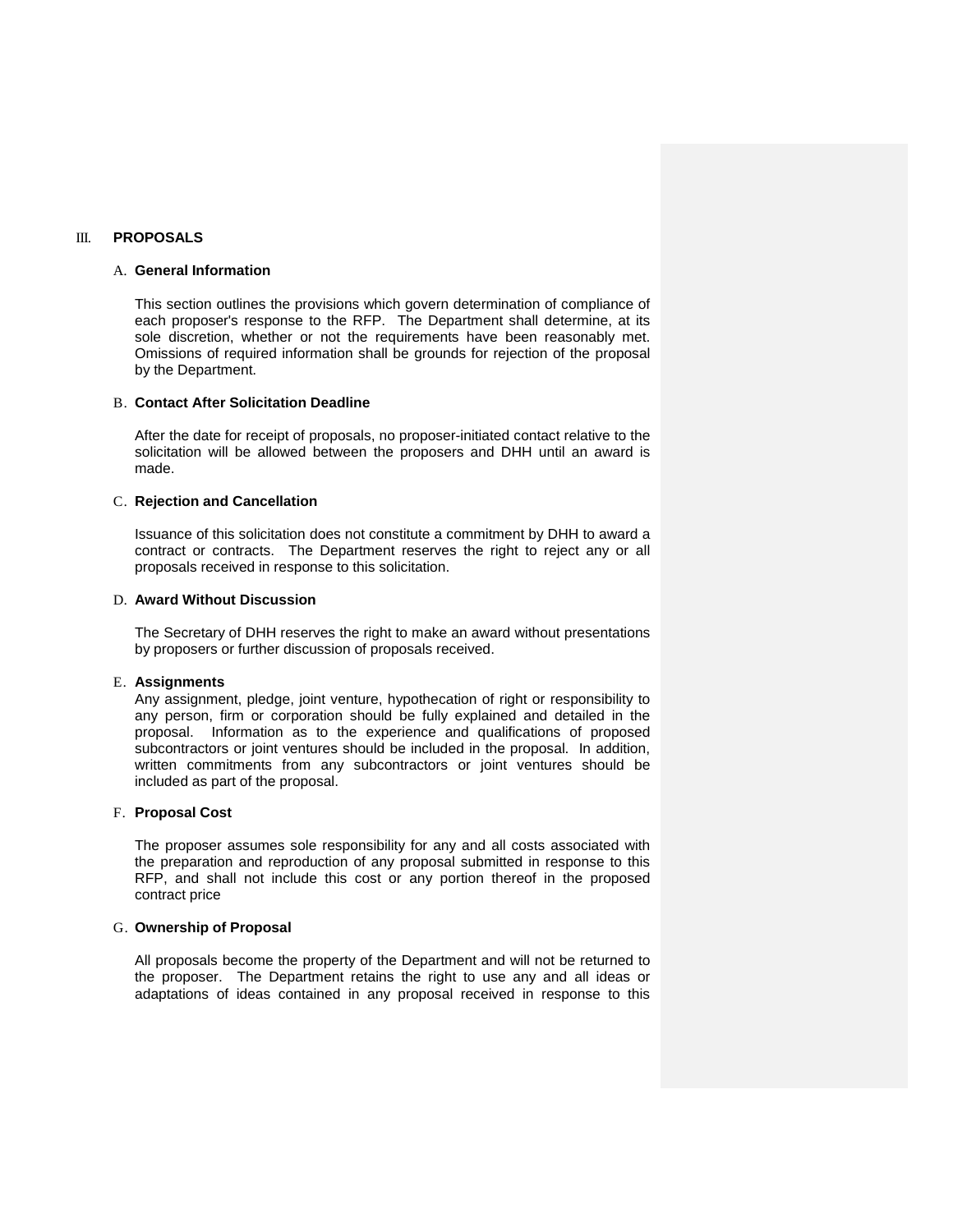solicitation. Selection or rejection of the offer will not affect this right. Once a contract is awarded, all proposals will become subject to the Louisiana Public Records Act.

### H. **Procurement Library/Resources Available To Proposer**

Put information here that is relevant to the proposer to prepare proposal. If there is information pertaining to services requested in the RFP that is available to the proposer for review, such as-documents, websites, offices, equipment, etc., put in the location where the information can be viewed (program address, website, etc.) Include the following language if appropriate: "Charges for copying are twenty five cents (0.25) per page, payable at the time copies are made. Cash is not acceptable. Checks and/or money orders are to be made payable to the Department of Health and Hospitals."

### Sample Language:

Department program manuals and pertinent Federal and State regulations, as well as other materials, are available for review upon request in the Procurement Library. The library is located at: insert address-street, floor, city, zip. Arrangements may be made through the RFP coordinator for access to the library. The library will be open by appointment only during the hours of 8:30am CT to 4:00pm CT on Monday through Friday beginning the day after public notice of the RFP and ending on the day before proposal are due. No items or materials may be removed from the library, but DHH personnel will be available to make copies of requested materials at a charge of 25 cents per page. Cash is not acceptable. Checks and/or money orders are to be made payable to the Department of Health and Hospitals.

### OR

Relevant material related to this RFP will be posted at the following web address: insert web address.

### I. **Proposal Submission**

- 1. All proposals must be received by the due date and time indicated on the Schedule of Events. Proposals received after the due date and time will not be considered. It is the sole responsibility of each proposer to assure that its proposal is delivered at the specified location prior to the deadline. Proposals which, for any reason, are not so delivered will not be considered.
- 2. Proposer shall submit one (1) original hard copy and should submit one electronic copy and xx hard copies of each proposal. (if RFP does not have to go to PST-at minimum, enough copies for each evaluator, 1 copy for program office, 1 copy for contract coordinator, 2 copies for DHH contracts. If the RFP has to go to PST, there should be an additionalcopy) No facsimile or **Deleted:** 4 copies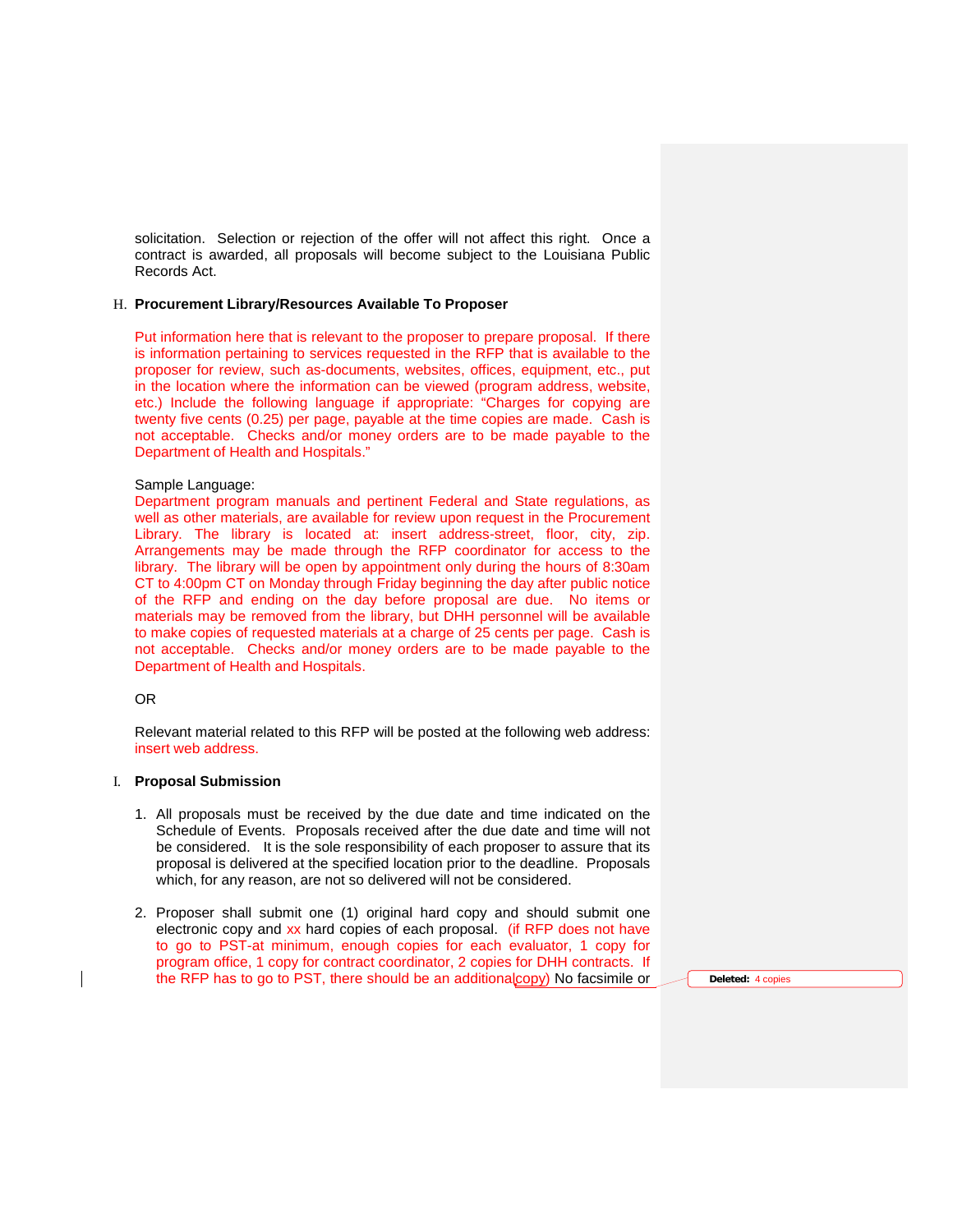emailed proposals will be accepted. The cost proposal and financial statements should be submitted separately from the technical proposal; however, for mailing purposes, all packages may be shipped in one container.

3. Proposals must be submitted via U.S. mail, courier or hand delivered to:

If courier mail or hand delivered: Mary Gonzalez Department of Health and Hospitals Division of Contracts and Procurement Support 628 N 4<sup>th</sup> street 5th Floor Baton Rouge, LA 70802

If delivered via US Mail: Mary Gonzalez Department of Health and Hospitals Division of Contracts and Procurement Support P.O. Box 1526 Baton Rouge, LA 70821-1526

### **J. Proprietary and/or Confidential Information**

- 1. The designation of certain information as trade secrets and/or privileged or confidential proprietary information shall only apply to the technical portion of the proposal. The cost proposal will not be considered confidential under any circumstances. Any proposal copyrighted or marked as confidential or proprietary in its entirety may be rejected without further consideration or recourse.
- 2. For the purposes of this RFP, the provisions of the Louisiana Public Records Act (La. R.S. 44.1 et. seq.) will be in effect. Pursuant to this Act, all proceedings, records, contracts, and other public documents relating to this RFP shall be open to public inspection. Proposers are reminded that while trade secrets and other proprietary information submitted in conjunction with this RFP may not be subject to public disclosure, protections must be claimed by the proposer at the time of submission of its Technical Proposal. Proposers should refer to the Louisiana Public Records Act for further clarification.
- 3. The proposer must clearly designate the part of the proposal that contains a trade secret and/or privileged or confidential proprietary information as "confidential" in order to claim protection, if any, from disclosure. The proposer shall mark the cover sheet of the proposal with the following legend, specifying the specific section(s) of the proposal sought to be restricted in accordance with the conditions of the legend: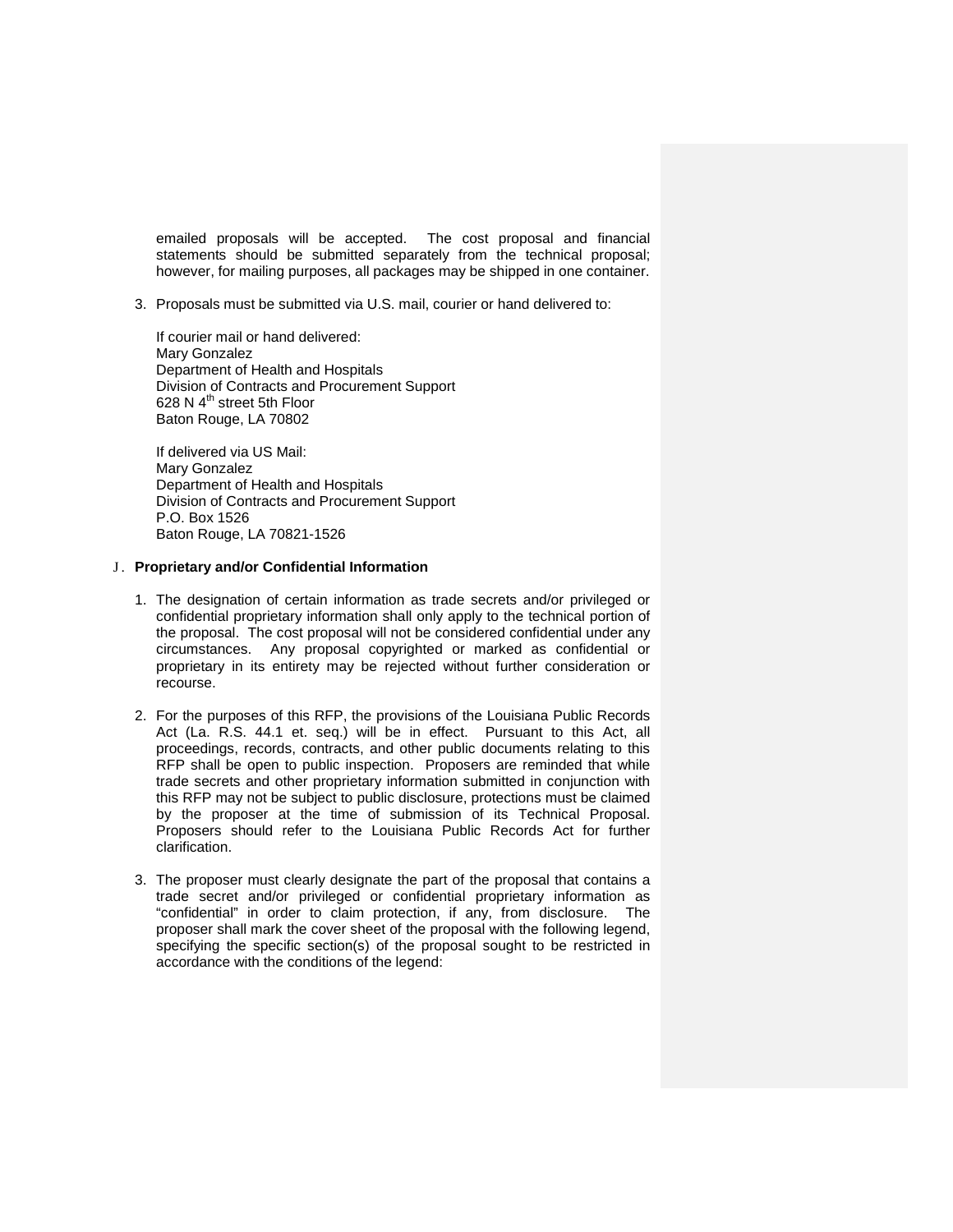"The data contained in pages \_\_\_\_\_ of the proposal have been submitted in confidence and contain trade secrets and/or privileged or confidential information and such data shall only be disclosed for evaluation purposes, provided that if a contract is awarded to this proposer as a result of or in connection with the submission of this proposal, the State of Louisiana shall have the right to use or disclose the data therein to the extent provided in the contract. This restriction does not limit the State of Louisiana's right to use or disclose data obtained from any source, including the proposer, without restrictions."

- 4. Further, to protect such data, each page containing such data shall be specifically identified and marked "CONFIDENTIAL".
- 5. Proposers must be prepared to defend the reasons why the material should be held confidential. If a competing proposer or other person seeks review or copies of another proposer's confidential data, DHH will notify the owner of the asserted data of the request. If the owner of the asserted data does not want the information disclosed, it must take legal action as necessary to restrain DHH from releasing information DHH believes to be public record.
- 6. **If the proposal contains confidential information, a redacted copy of the proposal must be submitted.** If a redacted copy is not submitted, DHH may consider the entire proposal to be public record. When submitting the redacted copy, it should be clearly marked on the cover as - "REDACTED COPY". The redacted copy should also state which sections or information has been removed."
- 7. Any proposal marked as confidential or proprietary in its entirety may be rejected without further consideration or recourse.

### K. **Proposal Format**

- 1. An Item-by-item response to the Request for Proposals is requested.
- 2. There is no intent to limit the content of the proposals, and proposers may include any additional information deemed pertinent. Emphasis should be on simple, straightforward and concise statements of the proposer's ability to satisfy the requirements of the RFP.

### L. **Requested Proposal Outline:**

- Introduction/Administrative Data
- Work Plan/Project Execution
- Relevant Corporate Experience
- Personnel Qualifications
- Additional Information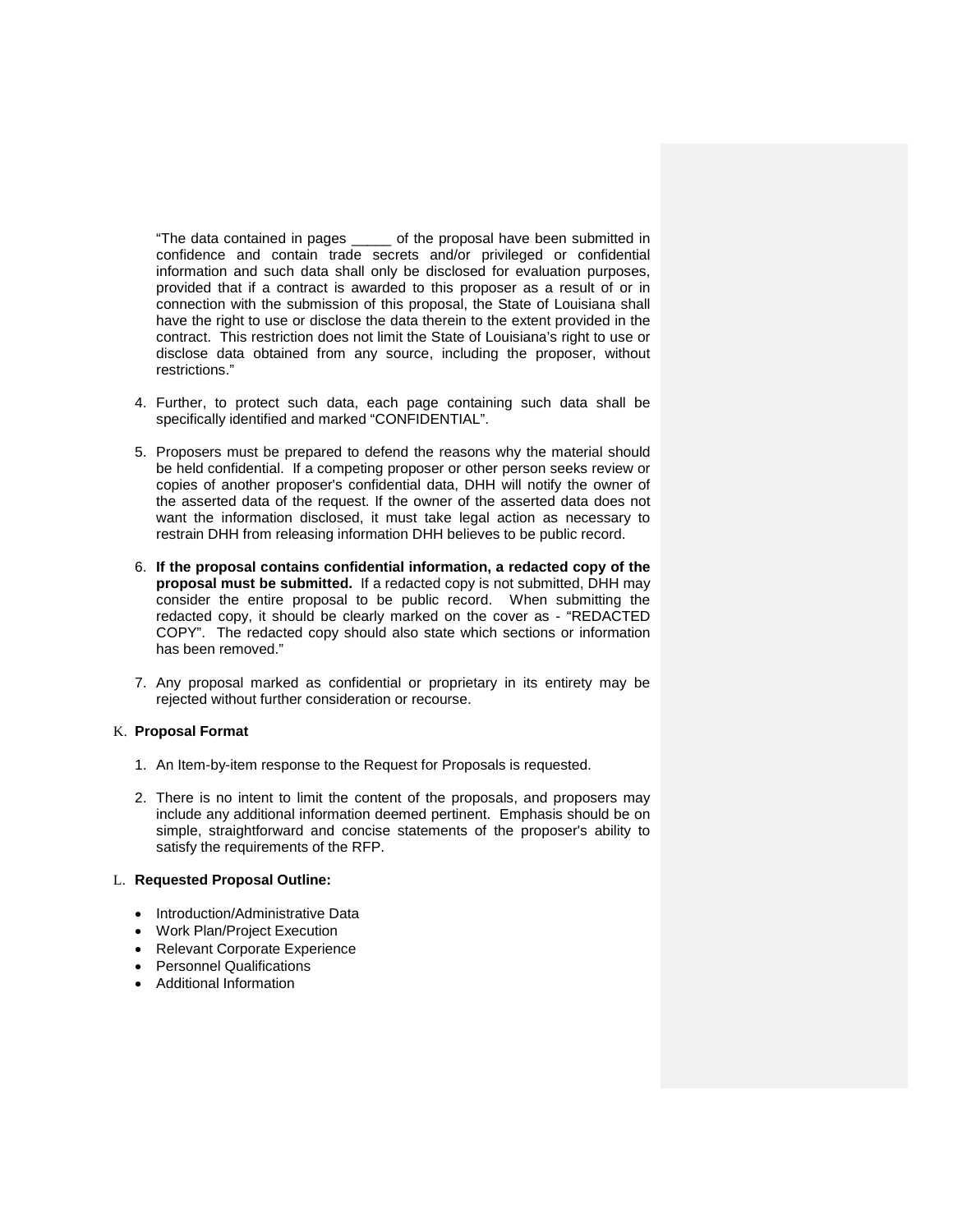- Corporate Financial Condition
- Cost and Pricing Analysis

### M. **Proposal Content**

- 1. Proposals should include information that will assist the Department in determining the level of quality and timeliness that may be expected. The agency shall determine, at its sole discretion, whether or not the RFP provisions have been reasonably met. The proposal should describe the background and capabilities of the proposer, give details on how the services will be provided, and shall include a breakdown of proposed costs. It should also include information that will assist the Department in determining the level of quality and timeliness that may be expected. Work samples may be included as part of the proposal.
- 2. Proposals should address how the proposer intends to assume complete responsibility for timely performance of all contractual responsibilities in accordance with federal and state laws, regulations, policies, and procedures.
- 3. Proposals should define proposer's functional approach in providing services and identify the tasks necessary to meet the RFP requirements of the provision of services, as outlined in Section II.
- 4. Introduction/Administrative Data
	- a. The introductory section should contain summary information about the proposer's organization. This section should state proposer's knowledge and understanding of the needs and objectives of DHH insert office/program/region name as related to the scope of this RFP. It should further cite its ability to satisfy provisions of the Request for Proposal.
	- b. This introductory section should include a description of how the proposer's organizational components communicate and work together in both an administrative and functional capacity from the top down. This section should contain a brief summary setting out the proposer's management philosophy including, but not limited to, the role of Quality Control, Professional Practices, Supervision, Distribution of Work and Communication Systems. This section should include an organizational chart displaying the proposer's overall structure.
	- c. This section should also include the following information:
		- i. Location of Active Office with Full Time Personnel, include all office locations (address) with full time personnel.
	- ii. Name and address of principal officer;
	- iii. Name and address for purpose of issuing checks and/or drafts;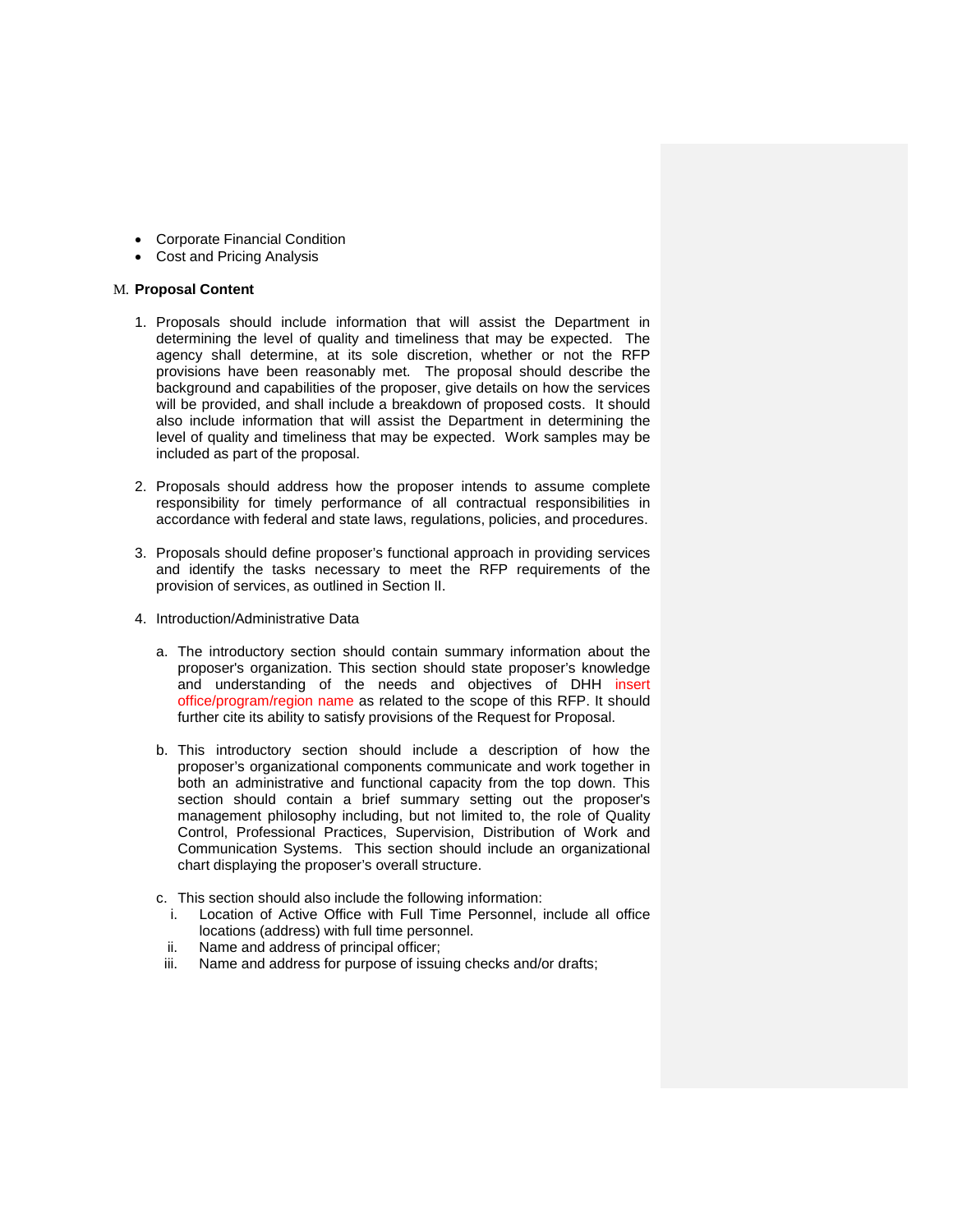- iv. For corporations, a statement listing name(s) and address(es) of principal owners who hold five percent interest or more in the corporation.
- v. If out-of-state proposer, give name and address of local representative; if none, so state;
- vi. If any of the proposer's personnel named is a current or former Louisiana state employee, indicate the Agency where employed, position, title, termination date, and social security number;
- vii. If the proposer was engaged by DHH within the past twenty-four (24) months, indicate the contract number and/or any other information available to identify the engagement; if not, so state; and
- viii. Proposer's state and federal tax identification numbers.
- d. The following information must be included in the proposal:
	- i. Transmittal Statement: The proposer must sign and submit the attached Transmittal Statement (See Attachment I).
	- ii. Proposer shall guarantee that there will be no conflict or violation of the Ethics Code if it is awarded the contract. Ethics issues are interpreted by the Louisiana Board of Ethics.
	- iii. Proposer shall guarantee that the entire proposal will be valid for a period of 120 days after the submission date
	- iv. Proposer shall guarantee that the proposal submitted shall become a contractual obligation and valid if a contract is awarded.

### 5. Work Plan/Project Execution

Below are examples of language to use-all are recommended, if appropriate to the services being requested. **It is important to structure the work elements to the specific needs of the services the program is requesting. If some of this does not apply-delete it, if the program needs to add additional items it would particularly like to see in the proposal, do so. Please review the language below to ensure that it adequately requests what the program would like to see in the proposal.**  The proposer should articulate an understanding of, and ability to effectively implement services as outlined within Section II of the RFP. In this section the proposer should state the approach it intends to use in achieving each objective of the project as outlined, including a project work plan and schedule for implementation. In particular, the proposer should:

- a. Provide a written explanation of the organizational structures of both operations and program administration, and how those structures will support service implementation. Individual components should include plans for supervision, training, technical assistance, as well as collaboration as appropriate.
- b. Provide a strategic overview including all elements to be provided.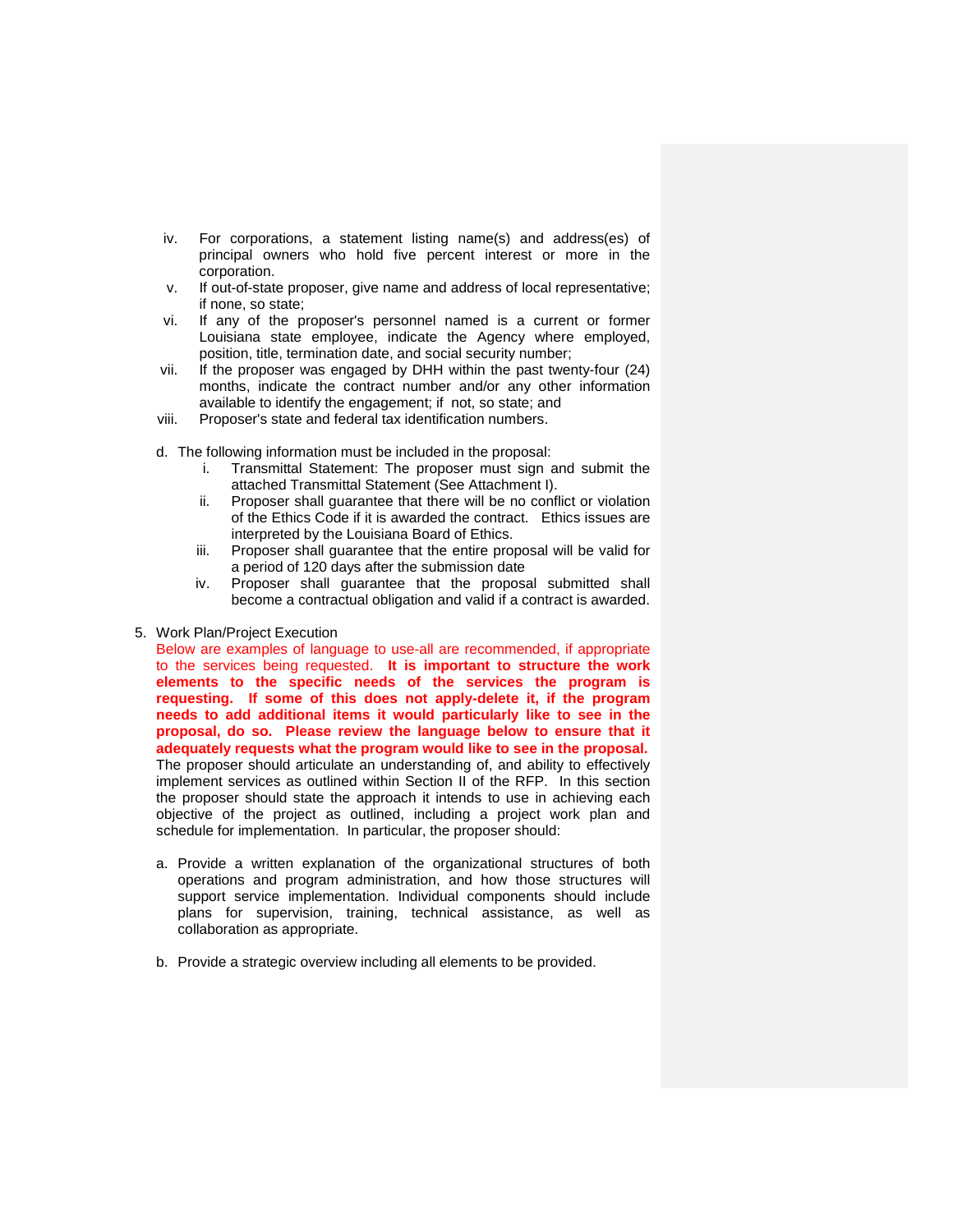- c. Demonstrate an ability to hire staff with the necessary experience and skill set that will enable them to effectively meet the needs of consumers served.
- d. Demonstrate an understanding of, and ability to implement, the various types of organizational strategies to be integrated within the day to day operations, which are critical in organizing their functioning and maximizing productivity.
- e. Demonstrate knowledge of services to be provided and effective strategies to achieve objectives and effective service delivery.
- f. Describe approach and strategy for project oversight and management.
- g. Articulate the need for, and the ability to implement, a plan for continuous quality improvement; this includes (but is not limited to) reviewing the quality of services provided and staff productivity.
- h. Demonstrate an understanding of and ability to implement data collection as needed.
- i. Explain processes that will be implemented in order to complete all tasks and phases of the project in a timely manner, as outlined within Section II.
- j. Articulate the ability to develop and implement an All Hazards Response plan in the event of an emergency event.
- k. Refer to specific documents and reports that can be produced as a result of completing tasks, to achieve the requested deliverables.
- l. Identify all assumptions or constraints on tasks.
- m. Discuss what flexibility exists within the work plan to address unanticipated problems which might develop during the contract period.
- n. If the proposer intends to subcontract for portions of the work, the proposer should include specific designations of the tasks to be performed by the subcontractor.
- o. Document procedures to protect the confidentiality of records in DHH databases, including records in databases that may be transmitted electronically via e-mail or the Internet.
- 6. Relevant Corporate Experience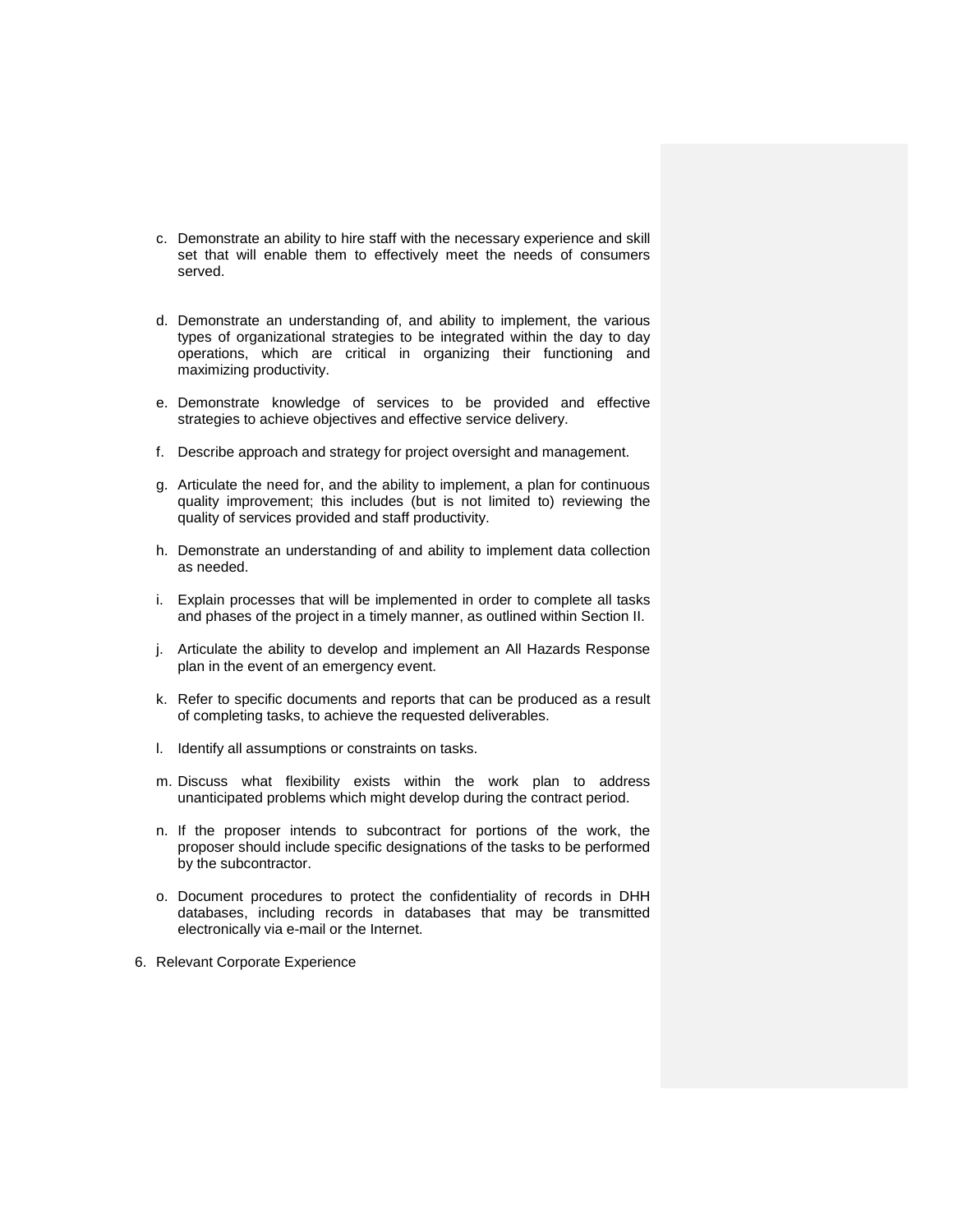- a. The proposal should indicate the firm has a record of prior successful experience in the design and implementation of the services sought through this RFP. Proposers should include statements specifying the extent of responsibility on prior projects and a description of the projects scope and similarity to the projects outlined in this RFP. All experience under this section should be in sufficient detail to allow an adequate evaluation by the Department. The proposer should have, within the last 24 months completed a similar type project. Proposers should give at least two customer references for projects completed in at least the last 24 months. References should include the name, email address and References should include the name, email address and telephone number of each contact person.
- b. In this section, a statement of the proposer's involvement in litigation that could affect this work should be included. If no such litigation exists, proposer should so state.
- 7. Personnel Qualifications
	- a. The purpose of this section is to evaluate the relevant experience, resources, and qualifications of the proposed staff to be assigned to this project. The experience of proposer's personnel in implementing similar services to those to be provided under this RFP will be evaluated. The adequacy of personnel for the proposed project team will be evaluated on the basis of project tasks assigned, allocation of staff, professional skill mix, and level of involvement of personnel.
	- b. Proposers should state job responsibilities, workload and lines of supervision. An organizational chart identifying individuals and their job titles and major job duties should be included. The organizational chart should show lines of responsibility and authority.
	- c. Job descriptions, including the percentage of time allocated to the project and the number of personnel should be included and should indicate minimum education, training, experience, special skills and other qualifications for each staff position as well as specific job duties identified in the proposal. Job descriptions should indicate if the position will be filled by a sub-contractor.
	- d. Key personnel and the percentage of time directly assigned to the project should be identified.
	- e. Résumés of all known personnel should be included. Resumes of proposed personnel should include, but not be limited to:
		- Experience with proposer,
		- Previous experience in projects of similar scope and size.
		- Educational background, certifications, licenses, special skills, etc.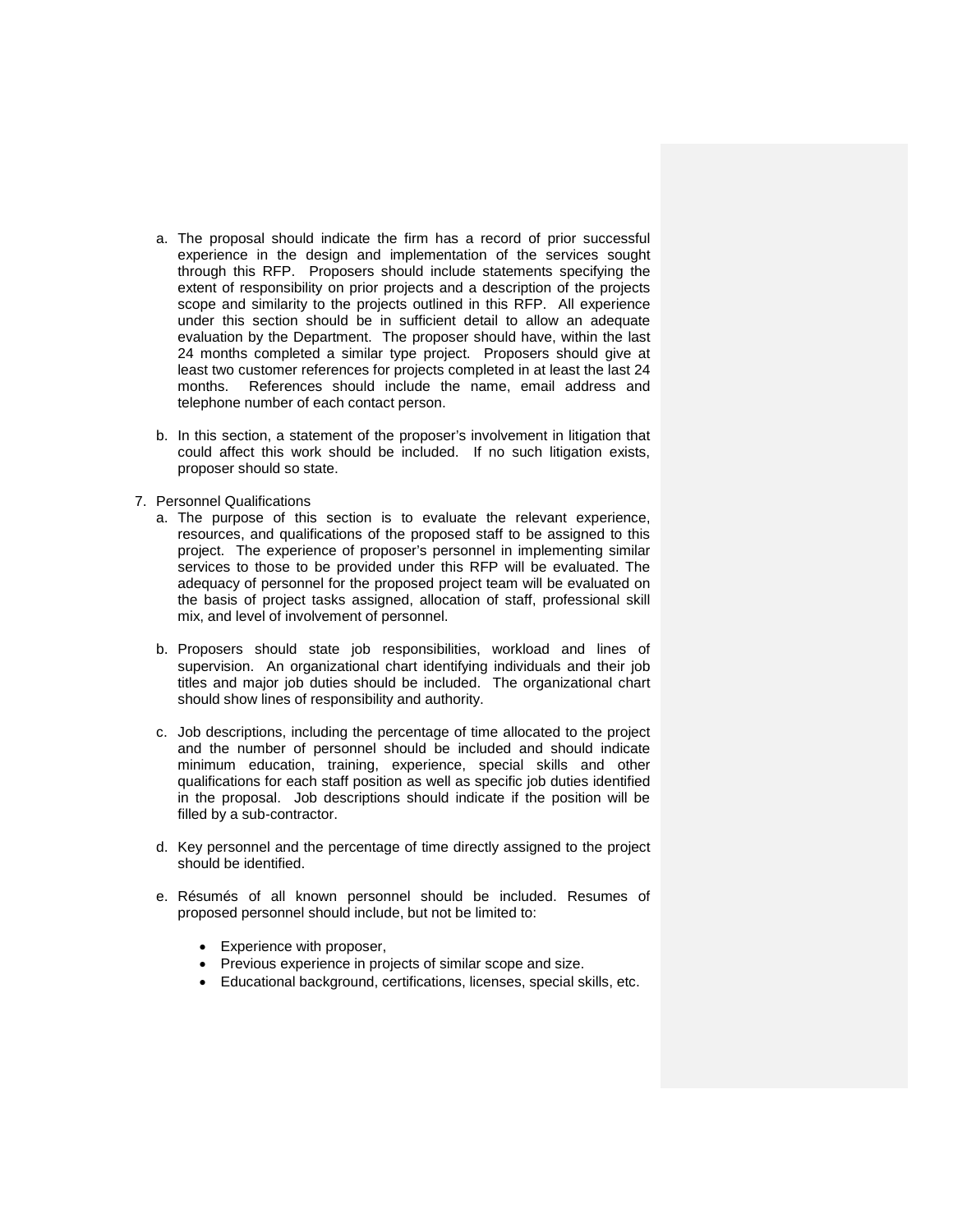f. If subcontractor personnel will be used, the proposer should clearly identify these persons, if known, and provide the same information requested for the proposer's personnel.

### 8. Additional Information

As an appendix to its proposal, if available, proposers should provide copies of policies and procedures manuals, inclusive of organizational standards, employee expectations, consumer rights, and ethical standards. This employee expectations, consumer rights, and ethical standards. appendix should also include a copy of proposer's All Hazards Response Plan, if available.

- 9. Corporate Financial Condition
	- a. The organization's financial solvency will be evaluated. The proposer's ability to demonstrate adequate financial resources for performance of the contract or the ability to obtain such resources as required during performance under this contract will be given special emphasis.
	- b. Proposal should include for each of the last three (3) years, copies of financial statements, preferably audited, including at least a balance sheet and profit and loss statement, or other appropriate documentation which would demonstrate to the Department the proposer's financial resources sufficient to conduct the project.
- 10.Cost and Pricing Analysis
	- a. Proposer shall specify costs for performance of tasks. Proposal shall include all anticipated costs of successful implementation of all deliverables outlined. An item by item breakdown of costs shall be included in the proposal.
	- b. Proposers shall submit the breakdown in a similar format to the attached sample cost template form (See Attachment IV) for each year of the contract to demonstrate how cost was determined.

# N. **Evaluation Criteria**

The following criteria will be used to evaluate proposals:

- 1. Evaluations will be conducted by a Proposal Review Committee.
- 2. Evaluations of the financial statements will be conducted by a member of the DHH Fiscal Division.
- 3. Scoring will be based on a possible total of 100 and the proposal with the highest total score will be recommended for award.
- 4. Cost Evaluation: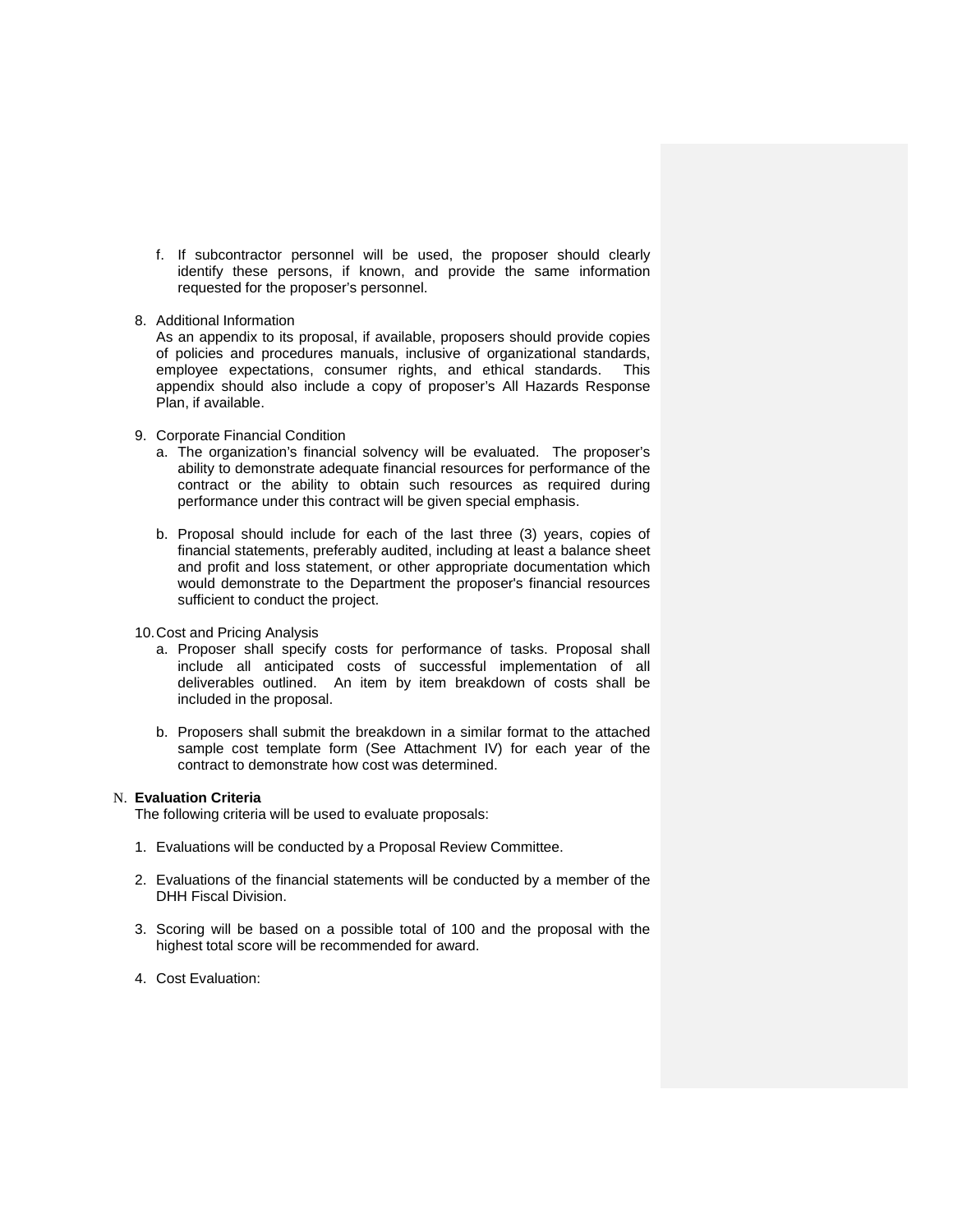a. The proposer with the lowest total cost shall receive xx points. Other proposers shall receive points for cost based upon the following formula:

 $CPS = (LPC/PC)^* xx$ 

CPS = Cost Proposal Score LPC = Lowest Proposal Cost of all proposers PC = Individual Proposal Cost

- b. The assignment of the xx points based on the above formula will be calculated by a member of the DHH Contracts Office staff.
- c. Additionally, a maximum of  $xx$  points may be awarded for the cost criteria based on evaluation of reasonableness of cost based on economies of scale, adequate budget detail, and justification that all cost is consistent with the purpose, objectives, and deliverables of the RFP.
- d. The DHH Deputy Undersecretary may provide assistance with the evaluation of the additional xx points.
- 5. Evaluation Criteria and Assigned Weights:

| <b>Evaluation Criteria</b>         | Assigned Weight<br>Recommended<br>breakdown-<br>program can<br>change, however,<br>cost should be at<br>least 25% of the<br>total |
|------------------------------------|-----------------------------------------------------------------------------------------------------------------------------------|
| Introduction/Understanding of RFP  | 5                                                                                                                                 |
| <b>Work Plan/Project Execution</b> | 25                                                                                                                                |
| Corporate Experience               | 20                                                                                                                                |
| <b>Qualification of Personnel</b>  | 20                                                                                                                                |
| <b>Financial Statements</b>        | 5                                                                                                                                 |
| Cost                               | 25                                                                                                                                |
| Total                              | 100                                                                                                                               |
| On Site Presentation/Demonstration | 5 or 10 points                                                                                                                    |
| Total                              |                                                                                                                                   |

# O. **On-Site Presentations/Demonstrations**

Keep this section in only if you have scheduled on site demonstrations/presentations in the schedule of events. If the program is not going to have on site presentations-just put in "not required for this RFP" and delete the 2 bottom rows of the evaluation criteria and weight table above and numbers 1 and 2 below.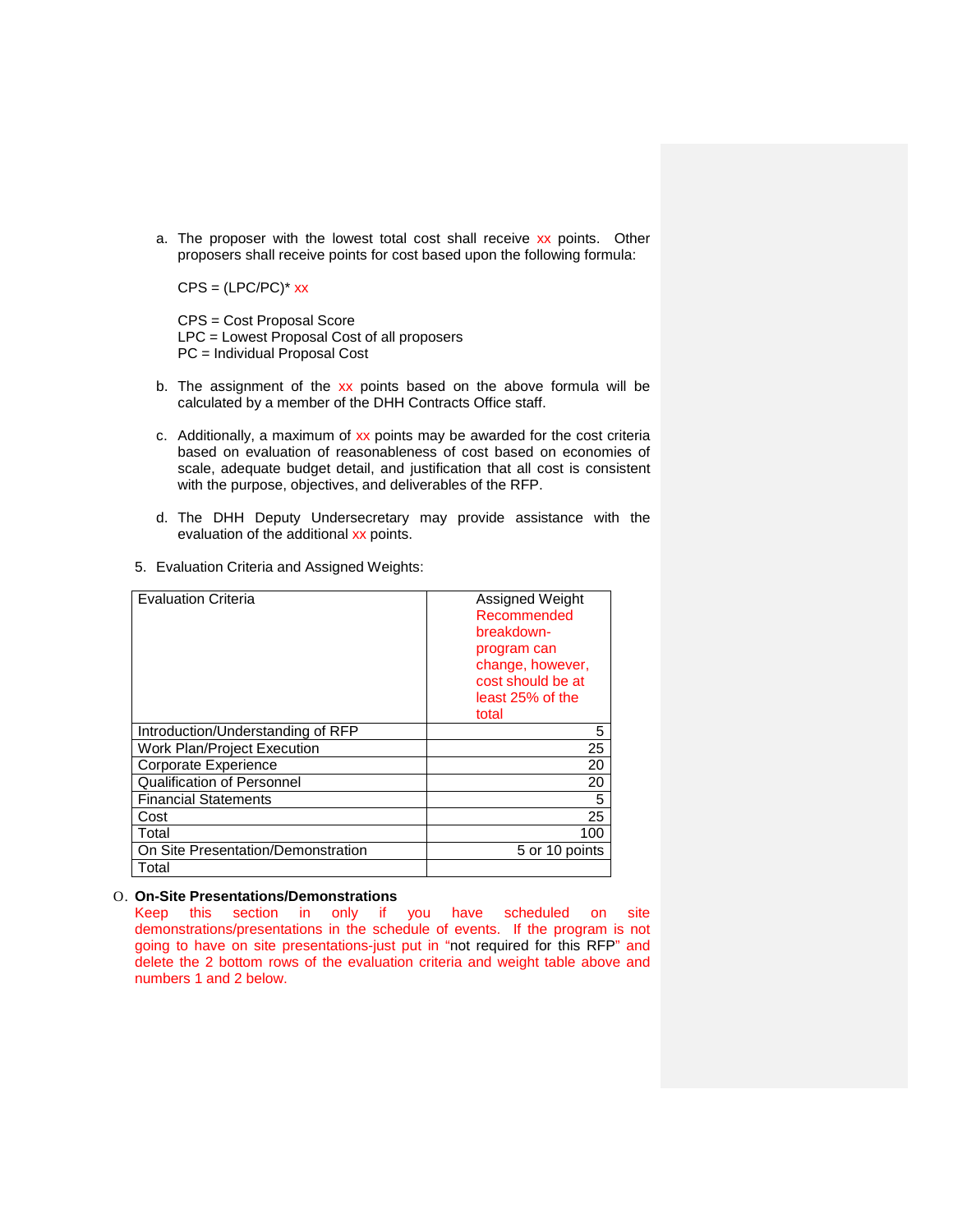- 1. The Department may select the three (recommended-but it is up to the program to determine how many) top scoring finalists for an on-site presentation and/or demonstration for final determination of contract award. On-site presentations/demonstrations will allow the selected proposers to demonstrate their unique capability to provide the services requested in the RFP.
- 2. Proposers selected for on-site presentations/demonstrations should:
	- Provide a strategic overview of services to be provided,
	- Summarize major strengths,
	- Demonstrate flexibility and adaptability to handle both anticipated and unanticipated changes,
	- If possible, have the project manager and key personnel in attendance to provide their view of the partnership envisioned with the Department.

(#2 is sample language-programs can change or revise as needed. For an IT demonstration, it is recommended that IT develop the criteria for the demonstration)

3. An additional xx number of points may be awarded as a result of the on-site presentation/demonstration.

### P. **ANNOUNCEMENT OF AWARD**

The Department will award the contract to the proposer with the highest graded proposal and deemed to be in the best interest of the Department. All proposers will be notified of the contract award. The Department will notify the successful proposer and proceed to negotiate contract terms.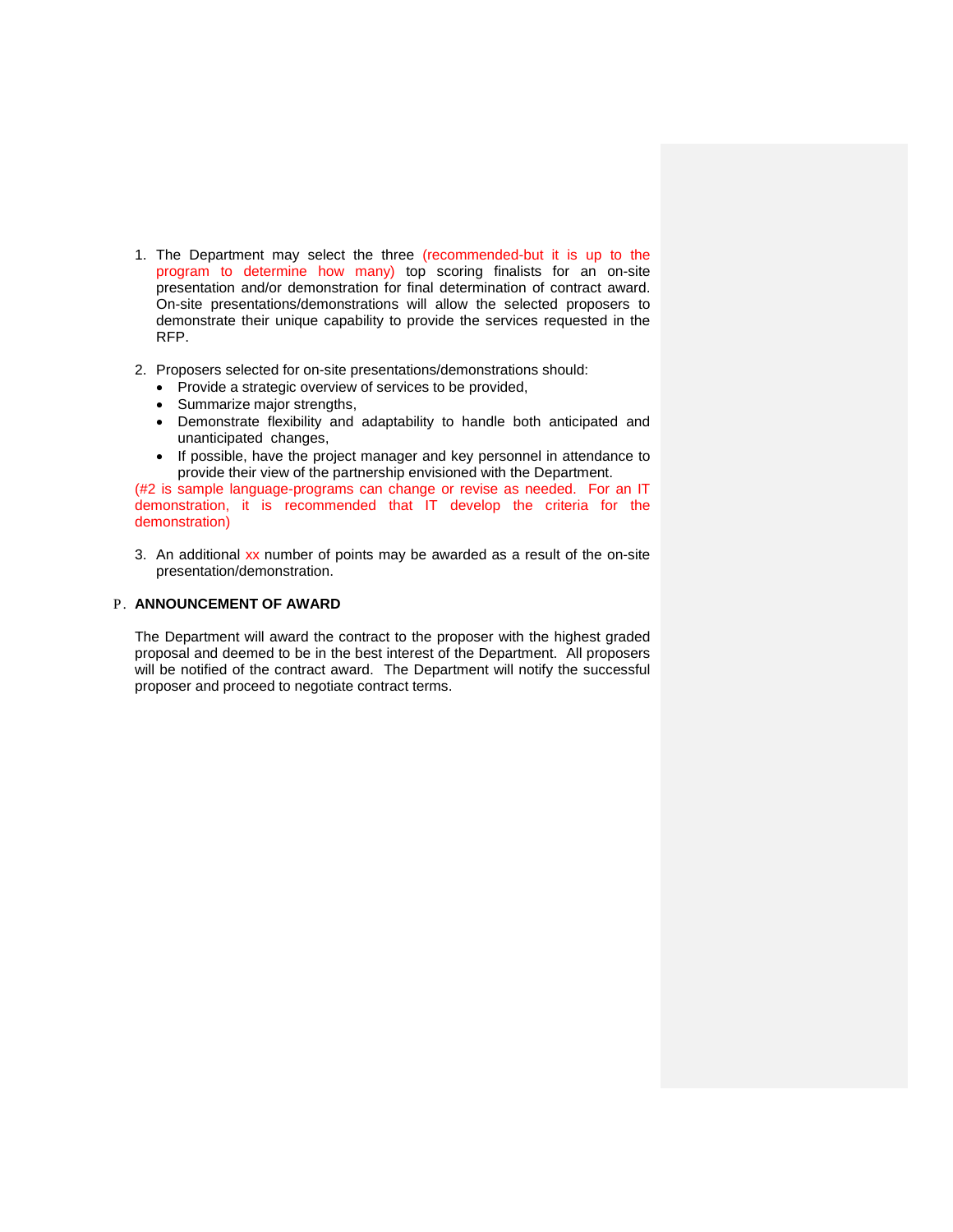### IV. **CONTRACTUAL INFORMATION**

- 1. The contract between DHH and the Contractor shall include the standard DHH contract form (CF-1/attached) including a negotiated scope of work, the RFP and its amendments and addenda, and the Contractor's proposal. The attached CF-1 contains basic information and general terms and conditions of the contract to be awarded.
- 2. Mutual Obligations and Responsibilities: The state requires that the mutual obligations and responsibilities of DHH and the successful proposer be recorded in a written contract. While final wording will be resolved at contract time, the intent of the provisions will not be altered and will include all provisions as specified in the attached CF-1.
- 3. Performance Bond-For all contractors (for profit or not for profit) awarded contracts through the RFP; the Department shall require the contractor, within 10 days of signing the contract, to procure, submit, and maintain a Performance Bond in the amount of 10% of the annual contract amount. OR

Retainage-As an alternative to a performance bond or letter of credit requirement above, the Department, at the request of the contractor and acceptance by the Department, may secure a retainage of 10% from all billings under the contract as surety for performance. On successful completion of contract deliverables, the retainage amount may be released on an annual basis.

- 4. In addition, to terms of the CF-1 and supplements, the following will be incorporated into the contract awarded through this RFP:
- 5. Personnel Assignments: The Contractor's key personnel assigned to this contract may not be replaced without the written consent of the Department. Such consent shall not be unreasonably withheld or delayed provided an equally qualified replacement is offered. Key personnel for these purposes will be determined during contract negotiation.
- 6. Force Majeure: The contractor and the Department are excused from performance under contract for any period they may be prevented from performance by an Act of God, strike, war, civil disturbance, epidemic or court order.
- 7. Order of Precedence: The contract shall, to the extent possible, be construed to give effect to all provisions contained therein; however, where provisions conflict, the intent of the parties shall be determined by giving a first priority to provisions of the contract excluding the RFP and the proposal; second priority to the provisions of the RFP; and third priority to the provisions of the proposal.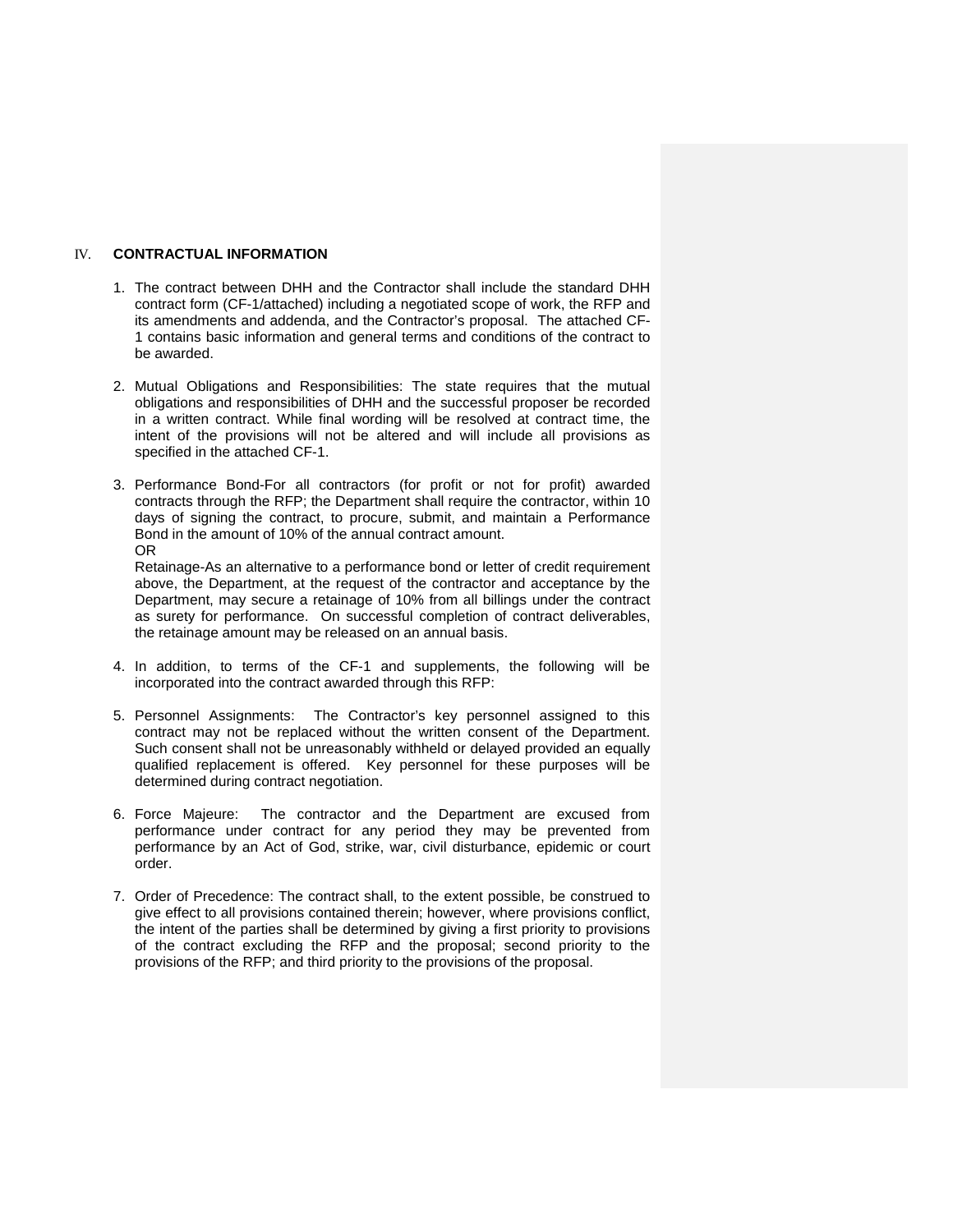- 8. Entire Agreement: This contract, together with the RFP and addenda issued thereto by the Department, the proposal submitted by the contractor in response to the Department's RFP, and any exhibits specifically incorporated herein by reference constitute the entire agreement between the parties with respect o the subject matter.
- 9. Board Resolution/Signature Authority: The contractor, if a corporation, shall secure and attach to the contract a formal Board Resolution indicating the signatory to the contract is a corporate representative and authorized to sign said contract.
- 10.Warranty to Comply with State and Federal Regulations: The contractor shall warrant that it shall comply with all state and federal regulations as they exist at the time of the contract or as subsequently amended.
- 11.Warranty of Removal of Conflict of Interest: The contractor shall warrant that it, its officers, and employees have no interest and shall not acquire any interest, direct or indirect, which conflicts in any manner or degree with the performance of services hereunder. The contractor shall periodically inquire of its officers and employees concerning such conflicts, and shall inform the Department promptly of any potential conflict. The contractor shall warrant that it shall remove any conflict of interest prior to signing the contract.
- 12.If the contractor is a corporation, the following requirement must be met prior to execution of the contract:
	- a. If a for-profit corporation whose stock is not publicly traded-the contractor must file a Disclosure of Ownership form with the Louisiana Secretary of State.
	- b. If the contractor is a corporation not incorporated under the laws of the State of Louisiana-the contractor must obtain a Certificate of Authority pursuant to R.S. 12:301-302 from the Louisiana Secretary of State.
	- c. The contractor must provide written assurance to the agency from contractor's legal counsel that the contractor is not prohibited by its articles of incorporation, bylaws or the laws under which it is incorporated from performing the services required under the contract.

Attachments:<br>I. Transn

- **I.** Transmittal Statement<br>**II.** DHH Standard Contrac
- II. DHH Standard Contract Form (CF-1)<br>III. HIPAA
- III. HIPAA<br>IV. Sample
- Sample Cost Breakdown Template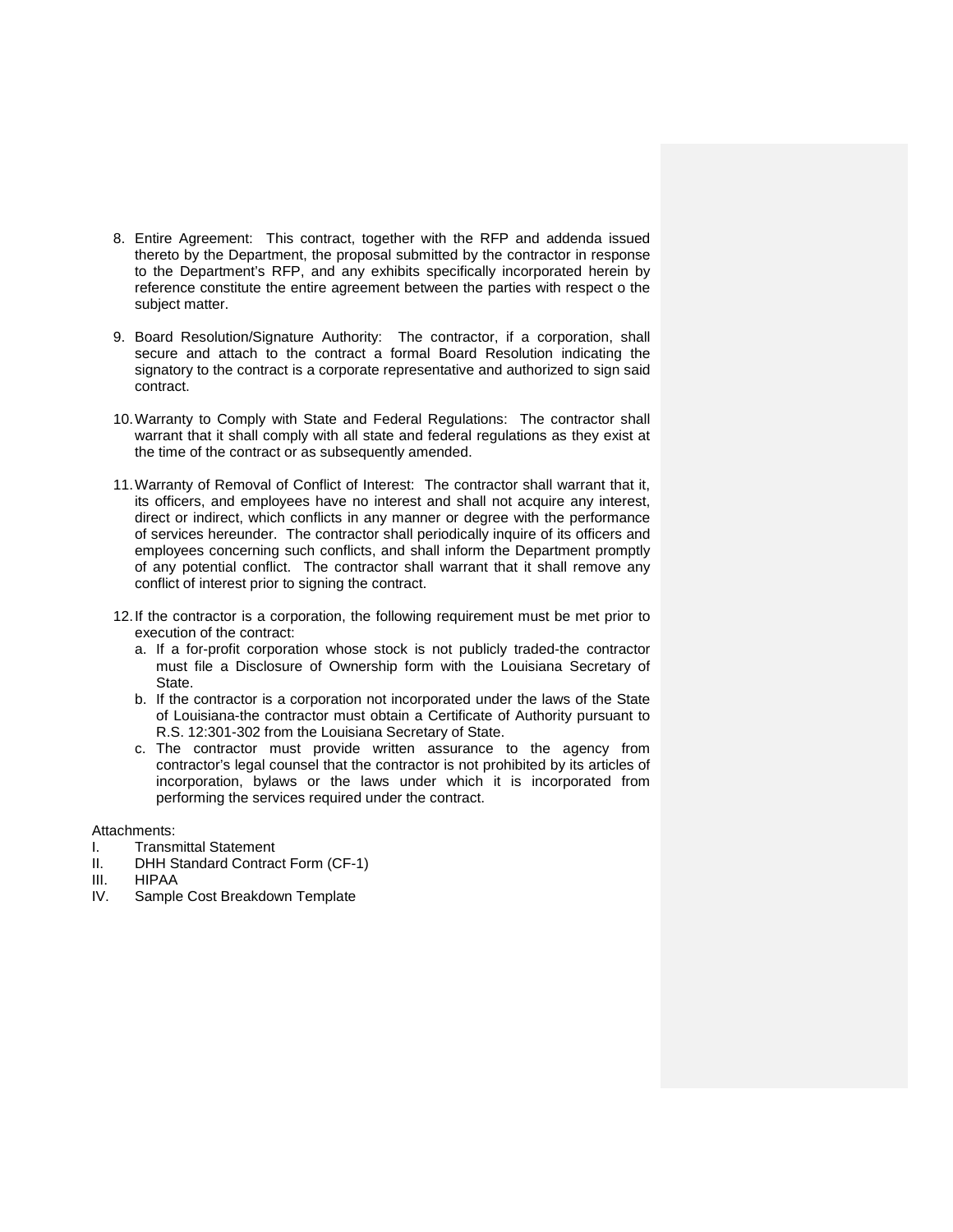The undersigned hereby acknowledges she/he has read and understands all requirements and specifications of the Request for Proposals (RFP), including attachments.

**OFFICIAL CONTACT.** The Department requests that the proposer designate one person to receive all documents. Identify the Contact name and fill in the information below:

| Date                         |  |
|------------------------------|--|
|                              |  |
| <b>Official Contact Name</b> |  |
| <b>Email Address</b>         |  |
|                              |  |
| Fax Number with Area Code    |  |
|                              |  |
| <b>Telephone Number</b>      |  |
|                              |  |
| <b>Street Address</b>        |  |
|                              |  |
| City, State, and Zip         |  |

Proposer certifies that the above information is true and grants permission to the Department to contact the above named person or otherwise verify the information I have provided.

By its submission of this proposal and authorized signature below, proposer certifies that:

- 1. The information contained in its response to this RFP is accurate;
- 2. Proposer accepts the procedures, evaluation criteria, contract terms and conditions, and all other administrative requirements set forth in this RFP.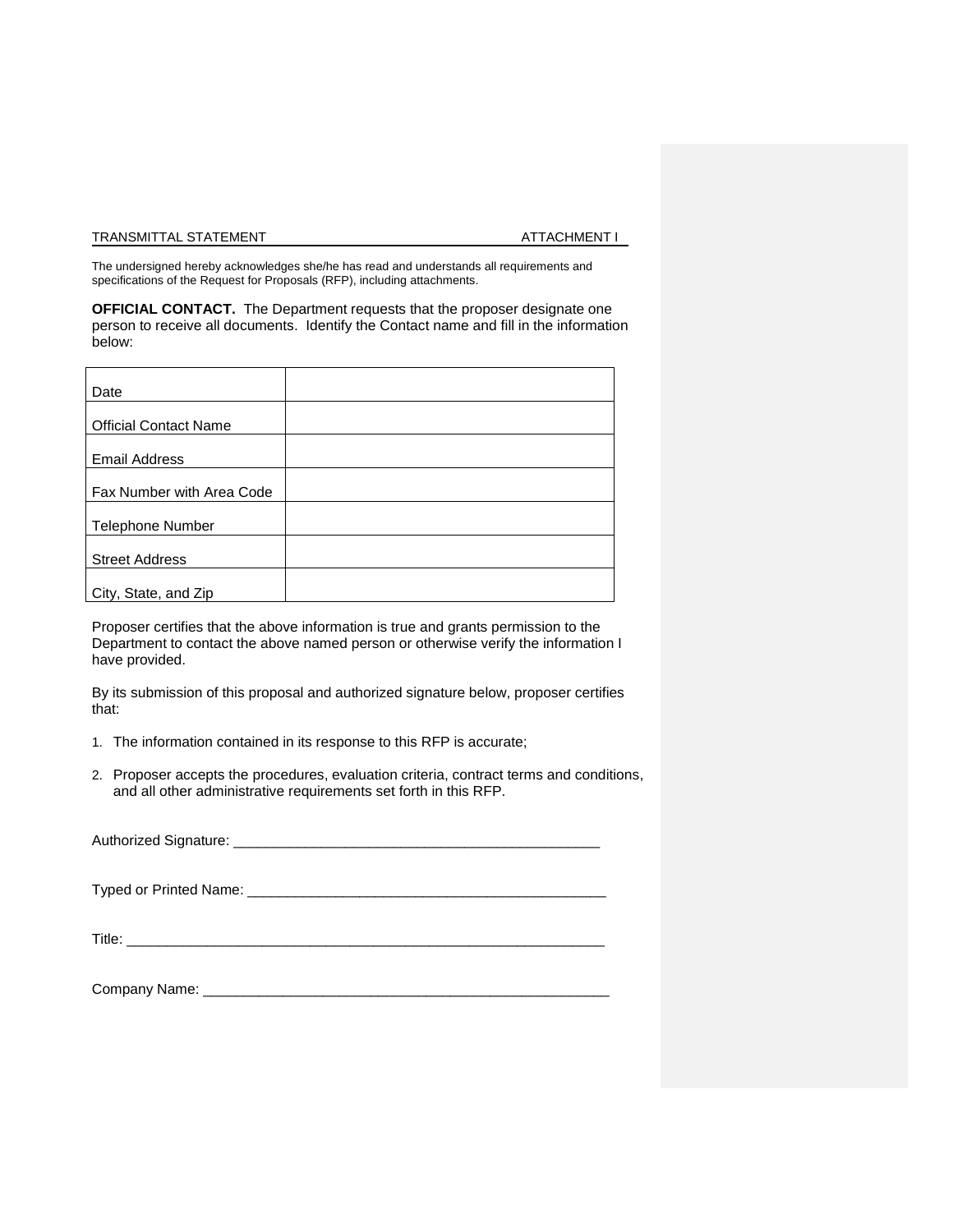Attachment II DHH - CF - 1

### **AGREEMENT BETWEEN STATE OF LOUISIANA DEPARTMENT OF HEALTH AND HOSPITALS**

|                                                                                                                                                                                                                                                                                                                                                                                                                                     | <b>AND</b>                                    |                       |    |                                                                  |                                                      |  |                                                     |
|-------------------------------------------------------------------------------------------------------------------------------------------------------------------------------------------------------------------------------------------------------------------------------------------------------------------------------------------------------------------------------------------------------------------------------------|-----------------------------------------------|-----------------------|----|------------------------------------------------------------------|------------------------------------------------------|--|-----------------------------------------------------|
|                                                                                                                                                                                                                                                                                                                                                                                                                                     | <b>FOR</b>                                    |                       |    |                                                                  |                                                      |  |                                                     |
|                                                                                                                                                                                                                                                                                                                                                                                                                                     | □ Personal Services □ Professional Services   | □ Consulting Services |    | □ Social Services                                                |                                                      |  |                                                     |
| 1)                                                                                                                                                                                                                                                                                                                                                                                                                                  | <b>Contractor (Legal Name if Corporation)</b> |                       | 5) | Federal Employer Tax ID# or Social<br>Security#                  | $(11$ digits)                                        |  |                                                     |
| 2)                                                                                                                                                                                                                                                                                                                                                                                                                                  | <b>Street Address</b>                         |                       | 6) | Parish(es) Served                                                |                                                      |  |                                                     |
|                                                                                                                                                                                                                                                                                                                                                                                                                                     | <b>City and State</b>                         | <b>Zip Code</b>       | 7) | <b>License or Certification #</b>                                |                                                      |  |                                                     |
| 3)                                                                                                                                                                                                                                                                                                                                                                                                                                  | <b>Telephone Number</b>                       |                       | 8) | <b>Contractor Status</b>                                         |                                                      |  |                                                     |
| 4)                                                                                                                                                                                                                                                                                                                                                                                                                                  | <b>Mailing Address (if different)</b>         |                       |    | Subrecipient:<br>Corporation:<br>For Profit:<br>Publicly Traded: | $\Box$ Yes<br>$\Box$ Yes<br>$\Box$ Yes<br>$\Box$ Yes |  | $\Box$ No<br>$\Box$ No<br>$\Box$ No<br>$\square$ No |
|                                                                                                                                                                                                                                                                                                                                                                                                                                     | <b>City and State</b>                         | Zip Code              |    | 8a) CFDA#(Federal Grant #)                                       |                                                      |  |                                                     |
| <b>Brief Description Of Services To Be Provided:</b><br>9)<br>Include description of work to be performed and objectives to be met; description of reports or other deliverables and dates to<br>be received (when applicable). In a consulting service, a resume of key contract personnel performing duties under the terms of<br>the contract and amount of effort each will provide under terms of contract should be attached. |                                               |                       |    |                                                                  |                                                      |  |                                                     |
|                                                                                                                                                                                                                                                                                                                                                                                                                                     | 10) Effective Date<br>11) Termination Date    |                       |    |                                                                  |                                                      |  |                                                     |
| 12) This contract may be terminated by either party upon giving thirty (30) days advance written notice to the other party with or<br>without cause but in no case shall continue beyond the specified termination date.                                                                                                                                                                                                            |                                               |                       |    |                                                                  |                                                      |  |                                                     |
|                                                                                                                                                                                                                                                                                                                                                                                                                                     | <b>Maximum Contract Amount</b><br>(13)        |                       |    |                                                                  |                                                      |  |                                                     |
| 14) Terms of Payment<br>If progress and/or completion of services are provided to the satisfaction of the initiating Office/Facility, payments are to be<br>made as follows: (stipulate rate or standard of payment, billing intervals, invoicing provisions, etc.). Contractor obligated to<br>submit final invoices to Agency within fifteen (15) days after termination of contract.                                             |                                               |                       |    |                                                                  |                                                      |  |                                                     |

| <b>PAYMENT WILL BE MADE</b><br>ONLY UPON APPROVAL OF: | Name  |                     |  |  |
|-------------------------------------------------------|-------|---------------------|--|--|
|                                                       | Title | <b>Phone Number</b> |  |  |

15) **Special or Additional Provisions which are incorporated herein, if any (IF NECESSARY, ATTACH SEPARATE SHEET AND REFERENCE):**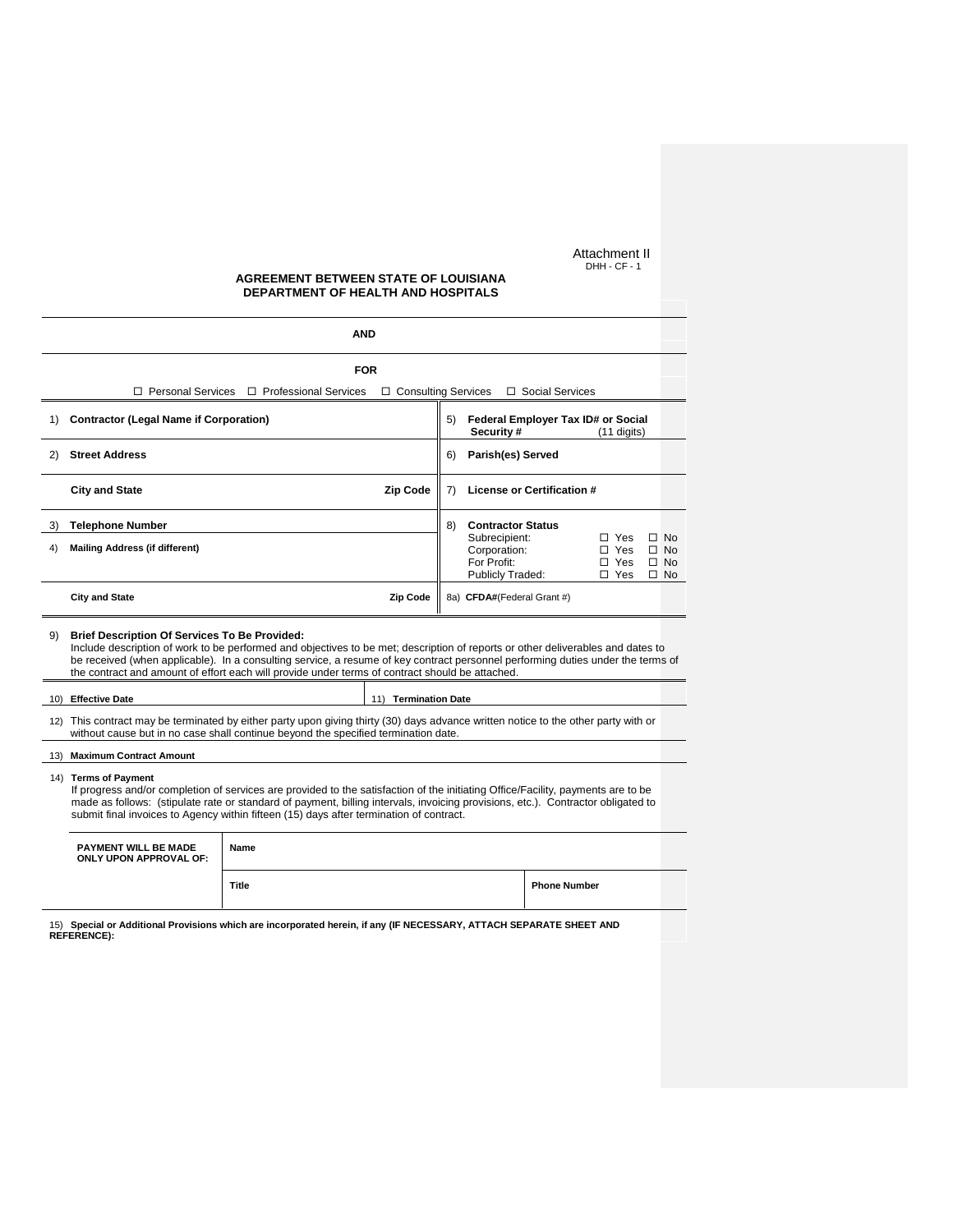### **During the performance of this agreement, the Contractor hereby agrees to the following terms and conditions:**

- 1. Contractor hereby agrees to adhere as applicable to the mandates dictated by Titles VI and VII of the Civil Rights Act of 1964, as amended; the Vietnam Era Veterans' Readjustment Assistance Act of 1974; Americans with Disabilities Act of 1990 as amended; the Rehabilitation Act of 1973 as amended; Sec. 202 of Executive Order 11246 as amended, and all applicable requirements imposed by or pursuant to the regulations of the U. S. Department of Health and Human Services. Contractor agrees not to discriminate in the rendering of services to and/or employment of individuals because of race, color, religion, sex, age, national origin, handicap, political beliefs, disabled veteran, veteran status, or any other non-merit factor.
- 2. Contractor shall abide by the laws and regulations concerning confidentially which safeguard information and the patient/client confidentiality. Information obtained shall not be used in any manner except as necessary for the proper discharge of Contractor's obligations. (The Contractor shall establish, subject to review and approval of the Department, confidentiality rules and facility access procedures.)
- 3. The State Legislative Auditor, Office of the Governor, Division of Administration, and Department Auditors or those designated by the Department shall have the option of auditing all accounts pertaining to this contract during the contract and for a three year period following final payment. Contractor grants to the State of Louisiana, through the Office of the Legislative Auditor, Department of Health and Hospitals, and Inspector General's Office, Federal Government and/or other such officially designated body the right to inspect and review all books and records pertaining to services rendered under this contract, and further agrees to guidelines for fiscal administration as may be promulgated by the Department. Records will be made available during normal working hours.

Contractor shall comply with federal and state laws and/or DHH Policy requiring an audit of the Contractor's operation as a whole or of specific program activities. Audit reports shall be sent within thirty (30) days after the completion of the audit, but no later than six (6) months after the end of the audit period. If an audit is performed within the contract period, for any period, four (4) copies of the audit report shall be sent to the Department of Health and Hospitals, Attention: **Division of Fiscal Management, P.O. Box 91117, Baton Rouge, LA 70821-3797** and one (1) copy of the audit shall be sent to the **originating DHH Office.**

- 4. Contractor agrees to retain all books, records and other documents relevant to the contract and funds expended thereunder for at least four (4) years after final payment or as prescribed in 45 CFR 74:53 (b) whichever is longer. Contractor shall make available to the Department such records within thirty (30) days of the Department's written request and shall deliver such records to the Department's central office in Baton Rouge, Louisiana, all without expense to the Department. Contractor shall allow the Department to inspect, audit or copy records at the contractor's site, without expense to the Department.
- 5. Contractor shall not assign any interest in this contract and shall not transfer any interest in the same (whether by assignment or novation), without written consent of the Department thereto, provided, however, that claims for money due or to become due to Contractor from the Department under this contract may be assigned to a bank, trust company or other financial institution without advanced approval. Notice of any such assignment or transfer shall be promptly furnished to the Department and the Division of Administration, Office of Contractual Review.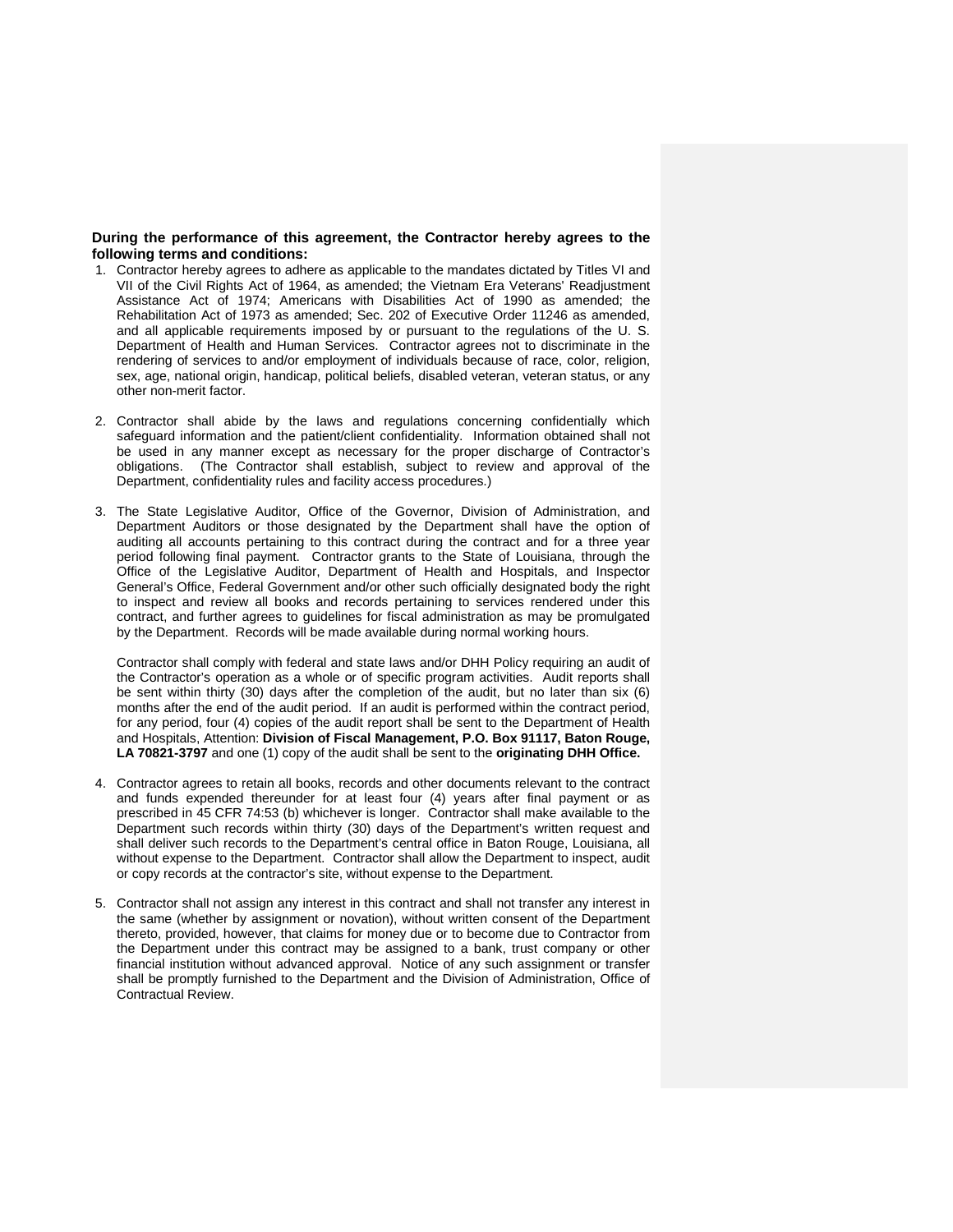- 6. Contractor hereby agrees that the responsibility for payment of taxes from the funds received under this contract shall be Contractor's. The contractor assumes responsibility for its personnel providing services hereunder and shall make all deductions for withholding taxes, and contributions for unemployment compensation funds, and shall maintain, at Contractor's expense, all necessary insurance for its employees, including but not limited to automobile insurance, workers' compensation and general liability insurance.
- 7. In cases where travel and related expenses are required to be identified separate from the fee for services, such costs shall be in accordance with State Travel Regulations. The contract contains a maximum compensation which shall be inclusive of all charges including fees and travel expenses.
- 8. No funds provided herein shall be used to urge any elector to vote for or against any candidate or proposition on an election ballot nor shall such funds be used to lobby for or against any proposition or matter having the effect of law being considered by the legislature or any local governing authority. This provision shall not prevent the normal dissemination of factual information relative to a proposition or any election ballot or a proposition or matter having the effect of law being considered by the legislature or any local governing authority. Contracts with individuals shall be exempt from this provision.
- 9. Should contractor become an employee of the classified or unclassified service of the State of Louisiana during the effective period of the contract, Contractor must notify his/her appointing authority of any existing contract with State of Louisiana and notify the contracting office of any additional state employment. This is applicable only to contracts with individuals.
- 10. All records, reports, documents and other material delivered or transmitted to Contractor by State shall remain the property of State, and shall be returned by Contractor to State, at Contractor's expense, at termination or expiration of this contract. All records, reports, documents, or other material related to this contract and/or obtained or prepared by Contractor in connection with the performance of the services contracted for herein shall become the property of State, and shall, upon request, be returned by Contractor to State, at Contractor's expense, at termination or expiration of this contract.
- 11. Contractor shall not enter into any subcontract for work or services contemplated under this contract without obtaining prior written approval of the Department. Any subcontracts approved by the Department shall be subject to conditions and provisions as the Department may deem necessary; provided, however, that notwithstanding the foregoing, unless otherwise provided in this contract, such prior written approval shall not be required for the purchase by the contractor of supplies and services which are incidental but necessary for the performance of the work required under this contract. No subcontract shall relieve the Contractor of the responsibility for the performance of contractual obligations described herein.
- 12. No claim for services furnished or requested for reimbursement by Contractor, not provided for in this contract, shall be allowed by the Department. In the event the Department determines that certain costs which have been reimbursed to Contractor pursuant to this or previous contracts are not allowable, the Department shall have the right to set off and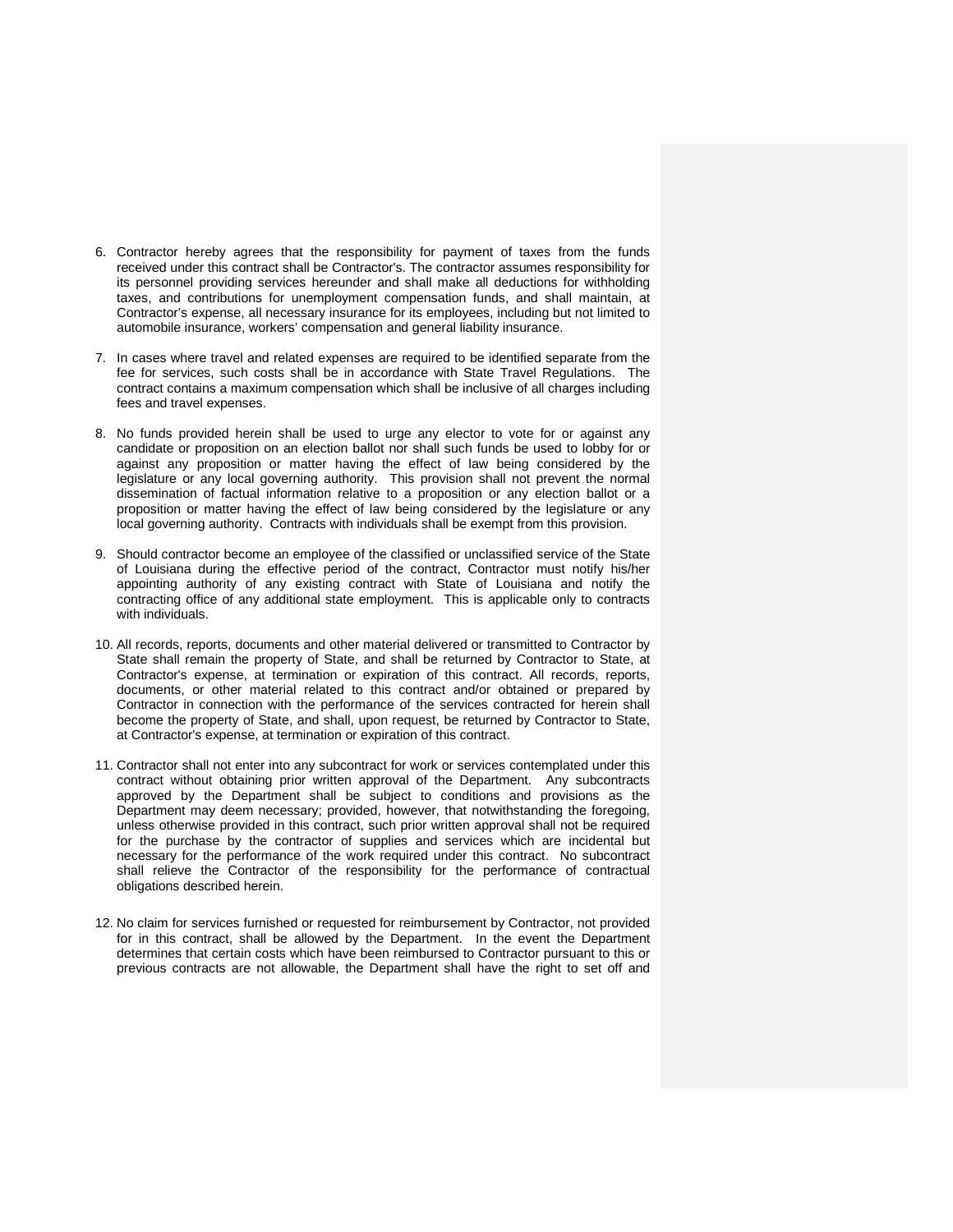withhold said amounts from any amount due the Contractor under this contract for costs that are allowable.

- 13. This contract is subject to and conditioned upon the availability and appropriation of Federal and/or State funds; and no liability or obligation for payment will develop between the parties until the contract has been approved by required authorities of the Department; and, if contract exceeds \$20,000, the Director of the Office of Contractual Review, Division of Administration in accordance with La. R.S. 39:1502.
- 14. The continuation of this contract is contingent upon the appropriation of funds from the legislature to fulfill the requirements of the contract. If the Legislature fails to appropriate sufficient monies to provide for the continuation of the contract, or if such appropriation is reduced by the veto of the Governor or by any means provided in the appropriations act to prevent the total appropriation for the year from exceeding revenues for that year, or for any other lawful purpose, and the effect of such reduction is to provide insufficient monies for the continuation of the contract, the contract shall terminate on the date of the beginning of the first fiscal year for which funds are not appropriated.
- 15. Any alteration, variation, modification, or waiver of provisions of this contract shall be valid only when reduced to writing, as an amendment duly signed, and approved by required authorities of the Department; and; if contract exceeds \$20,000, approved by the Director of the Office of Contractual Review, Division of Administration. Budget revisions in cost reimbursement contracts do not require an amendment if the revision only involves the realignment of monies between originally approved cost categories.
- 16. Any contract disputes will be interpreted under applicable Louisiana laws and regulations in Louisiana administrative tribunals or district courts as appropriate.
- 17. Contractor will warrant all materials, products and/or services produced hereunder will not infringe upon or violate any patent, copyright, trade secret, or other proprietary right of any third party. In the event of any such claim by any third party against DHH, the Department shall promptly notify Contractor in writing and Contractor shall defend such claim in DHH's name, but at Contractor's expense and shall indemnify and hold harmless DHH against any loss, expense or liability arising out of such claim, whether or not such claim is successful. This provision is not applicable to contracts with physicians, psychiatrists, psychologists or other allied health providers solely for medical services.
- 18. Any equipment purchased under this contract remains the property of the Contractor for the period of this contract and future continuing contracts for the provision of the same services. Contractor must submit vendor invoice with reimbursement request. For the purpose of this contract, equipment is defined as any tangible, durable property having a useful life of at least (1) year and acquisition cost of \$1000.00 or more. The contractor has the responsibility to submit to the Contract Monitor an inventory list of DHH equipment items when acquired under the contract and any additions to the listing as they occur. Contractor will submit an update, complete inventory list on a quarterly basis to the Contract Monitor. Contractor agrees that upon termination of contracted services, the equipment purchased under this contract reverts to the Department. Contractor agrees to deliver any such equipment to the Department within 30 days of termination of services.
- 19. Contractor agrees to protect, indemnify and hold harmless the State of Louisiana, DHH, from all claims for damages, costs, expenses and attorney fees arising in contract or tort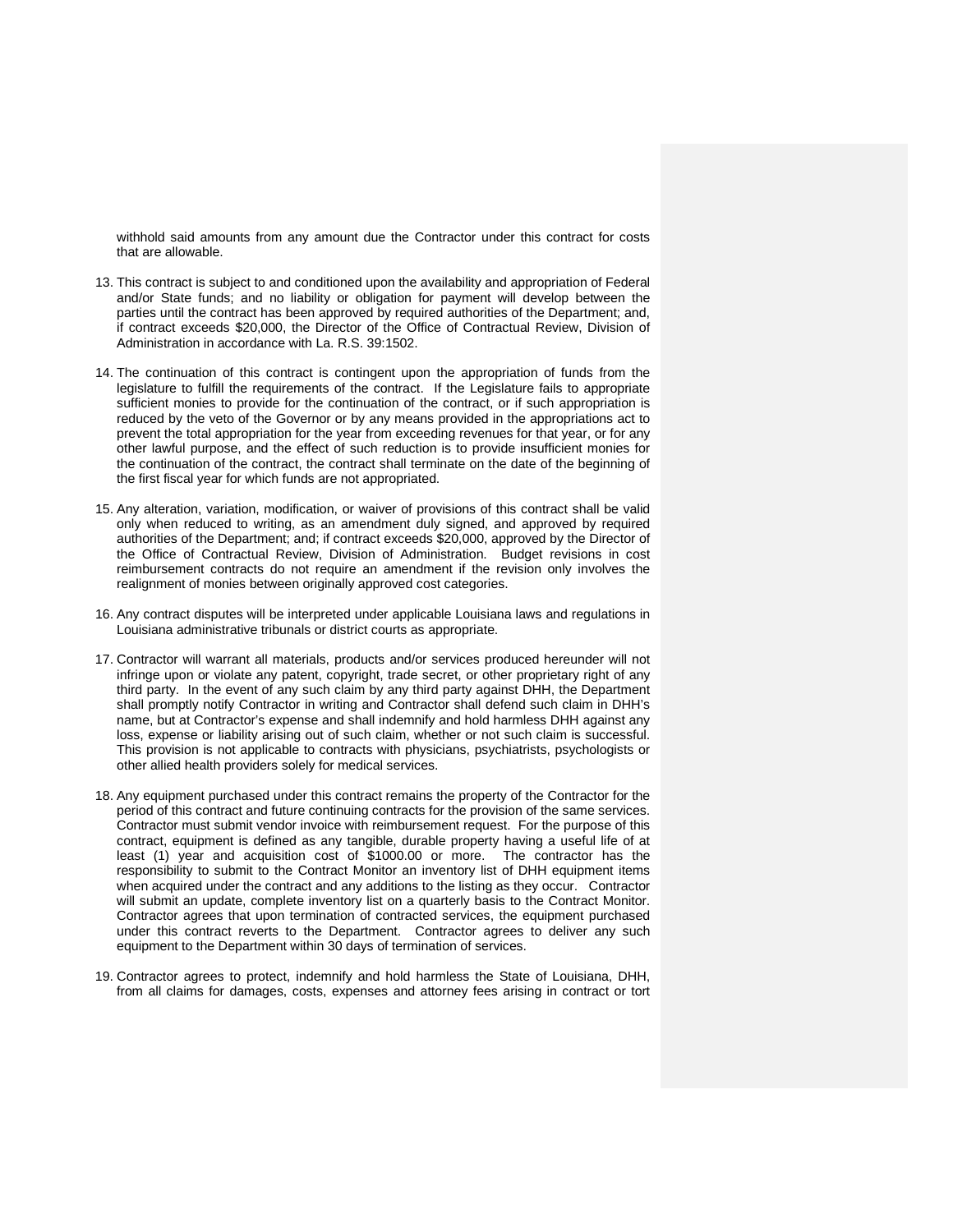from this contract or from any acts or omissions of Contractor's agents, employees, officers or clients, including premises liability and including any claim based on any theory of strict liability.This provision does not apply to actions or omissions for which LA R.S. 40:1299.39 provides malpractice coverage to the contractor, nor claims related to treatment and performance of evaluations of persons when such persons cause harm to third parties (R.S. 13:5108.1(E)). Further it does not apply to premises liability when the services are being performed on premises owned and operated by DHH.

- 20. Any provision of this contract is severable if that provision is in violation of the laws of the State of Louisiana or the United States, or becomes inoperative due to changes in State and Federal law, or applicable State or Federal regulations.
- 21. Contractor agrees that the current contract supersedes all previous contracts, negotiations, and all other communications between the parties with respect to the subject matter of the current contract.

**THIS AGREEMENT CONTAINS OR HAS ATTACHED HERETO ALL THE TERMS**  AND CONDITIONS AGREED UPON BY THE CONTRACTING PARTIES. **WITNESS THEREOF, THIS AGREEMENT IS SIGNED AND ENTERED INTO ON THE DATE INDICATED BELOW.**

| <b>CONTRACTOR</b> |             | <b>STATE OF LOUISIANA</b><br>DEPARTMENT OF HEALTH AND<br><b>HOSPITALS</b> |             |  |
|-------------------|-------------|---------------------------------------------------------------------------|-------------|--|
| <b>CONTRACTOR</b> |             |                                                                           |             |  |
| <b>SIGNATURE</b>  | <b>DATE</b> | Alan Levine                                                               | <b>DATE</b> |  |
|                   |             |                                                                           |             |  |
| <b>NAME</b>       |             |                                                                           |             |  |
| <b>TITLE</b>      |             |                                                                           |             |  |
|                   |             |                                                                           |             |  |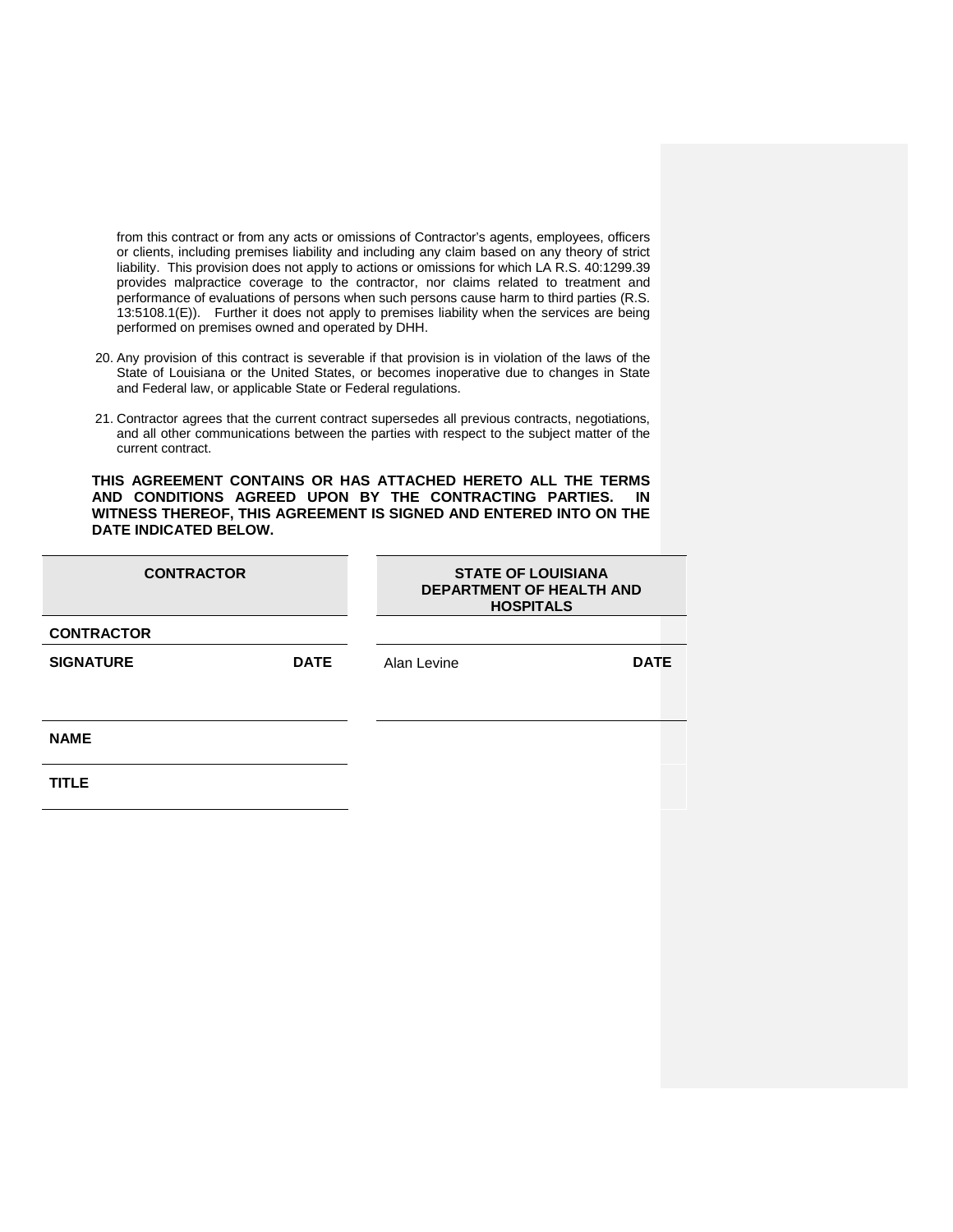Attachment III

#### **HIPAA Business Associate Addendum:**

This Business Associate Addendum is hereby made a part of this contract in its entirety as Attachment **\_\_** to the contract.

- 1. The U. S. Department of Health and Human Services has issued final regulations, pursuant to the Health Insurance Portability and Accountability Act of 1996 ("HIPAA"), governing the privacy of individually identifiable health information. See 45 CFR Parts 160 and 164 (the "HIPAA Privacy Rule"). The Department of Health and Hospitals, ("DHH"), as a "Covered Entity" as defined by HIPAA, is a provider of health care, a health plan, or otherwise has possession, custody or control of health care information or records.
- 2. "*Protected health information*" ("PHI") means individually identifiable health information including all information, data, documentation and records, including but not limited to demographic, medical and financial information that relates to the past, present, or future physical or mental health or condition of an individual; the provision of health care to an individual or payment for health care provided to an individual; and that identifies the individual or which DHH believes could be used to identify the individual.

"*Electronic protected health information*" means PHI that is transmitted by electronic media or maintained in electronic media.

"*Security incident*" means the attempted or successful unauthorized access, use, disclosure, modification, or destruction of information or interference with system operations in an information system.

- 3. Contractor is considered a Business Associate of DHH, as contractor either: (A) performs certain functions on behalf of or for DHH involving the use or disclosure of protected individually identifiable health information by DHH to contractor, or the creation or receipt of PHI by contractor on behalf of DHH; or (B) provides legal, actuarial, accounting, consulting, data aggregation, management, administrative, accreditation, financial or social services for DHH involving the disclosure of PHI.
- 4. Contractor agrees that all PHI obtained as a result of this contractual agreement shall be kept confidential by contractor, its agents, employees, successors and assigns as required by HIPAA law and regulations and by this contract and addendum.
- 5. Contractor agrees to use or disclose PHI solely (A) for meeting its obligations under this contract, or (B) as required by law, rule or regulation or as otherwise permitted under this contract or the HIPAA Privacy Rule.
- 6. Contractor agrees that at termination of the contract, or upon request of DHH, whichever occurs first, contractor will return or destroy (at the option of DHH) all PHI received or created by contractor that contractor still maintains in any form and retain no copies of such information; or if such return or destruction is not feasible, contractor will extend the confidentiality protections of the contract to the information and limit further uses and disclosure to those purposes that make the return or destruction of the information infeasible.
- 7. Contractor will ensure that its agents, employees, subcontractors or others to whom it provides PHI received by or created by contractor on behalf of DHH agree to the same restrictions and conditions that apply to contractor with respect to such information. Contractor also agrees to take all reasonable steps to ensure that its employees', agents' or subcontractors' actions or omissions do not cause contractor to breach the terms of this Addendum. Contractor will use all appropriate safeguards to prevent the use or disclosure of PHI other than pursuant to the terms and conditions of this contract and Addendum.
- 8. Contractor shall, within 3 days of becoming aware of any use or disclosure of PHI, other than as permitted by this contract and Addendum, report such disclosure in writing to the person(s) named in section 14 (Terms of Payment), page 1 of the CF-1.

(Rev. 1/04)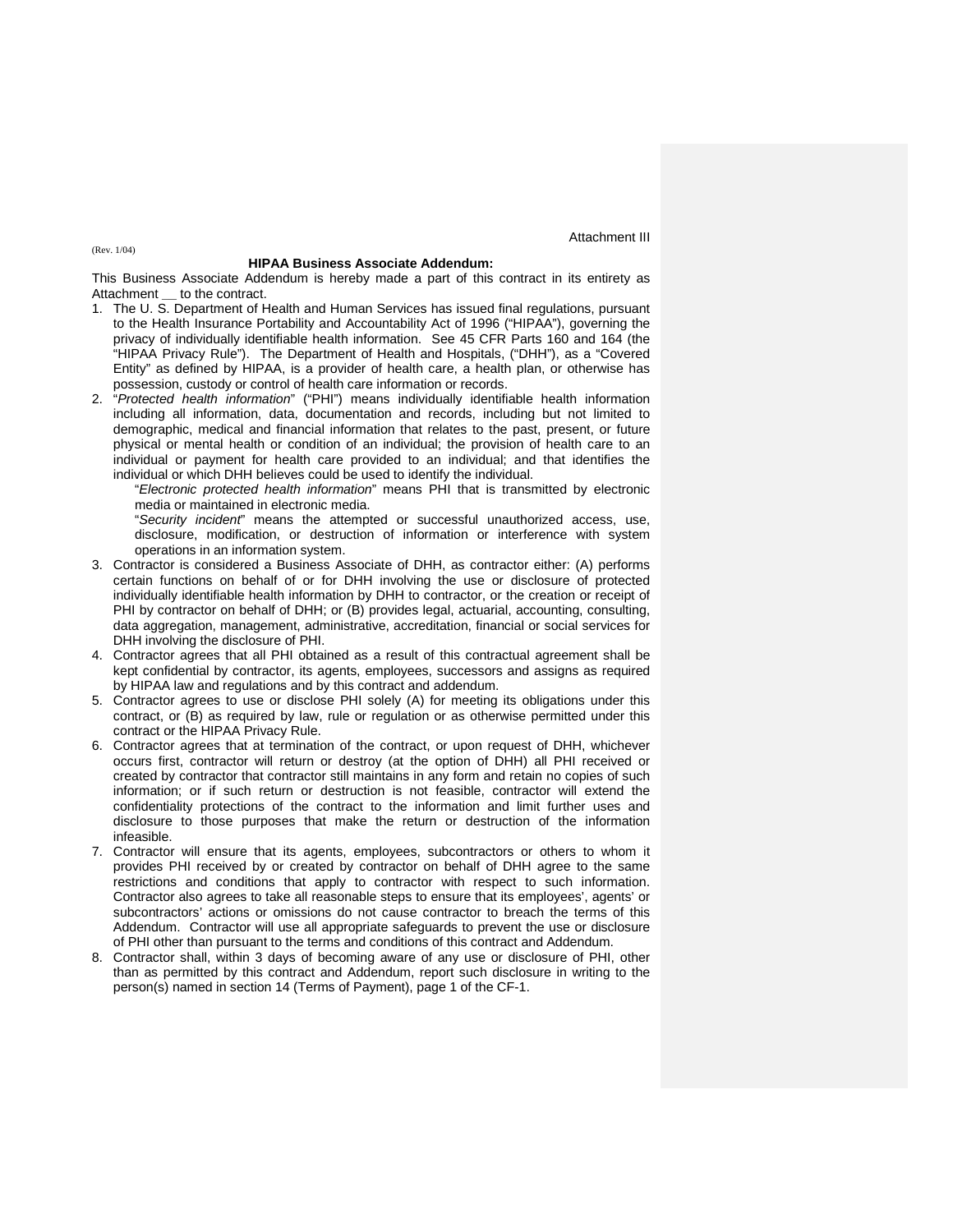- 9. Contractor shall make available such information in its possession which is required for DHH to provide an accounting of disclosures in accordance with 45 CFR 164.528. In the event that a request for accounting is made directly to contractor, contractor shall forward such request to DHH within two (2) days of such receipt. Contractor shall implement an appropriate record keeping process to enable it to comply with the requirements of this provision. Contractor shall maintain data on all disclosures of PHI for which accounting is required by 45 CFR 164.528 for at least six (6) years after the date of the last such disclosure.
- 10. Contractor shall make PHI available to DHH upon request in accordance with 45 CFR 164.524.
- 11. Contractor shall make PHI available to DHH upon request for amendment and shall incorporate any amendments to PHI in accordance with 45 CFR 164.526.
- 12. Contractor shall make its internal practices, books, and records relating to the use and disclosure of PHI received from or created or received by contractor on behalf of DHH available to the Secretary of the U. S. DHHS for purposes of determining DHH's compliance with the HIPAA Privacy Rule.
- 13. Compliance with Security Regulations:

In addition to the other provisions of this Addendum, if Contractor creates, receives, maintains, or transmits electronic PHI on DHH's behalf, Contractor shall, no later than April 20, 2005:

(A) Implement administrative, physical, and technical safeguards that reasonably and appropriately protect the confidentiality, integrity, and availability of the electronic protected health information that it creates, receives, maintains, or transmits on behalf of DHH;

(B) Ensure that any agent, including a subcontractor, to whom it provides such information agrees to implement reasonable and appropriate safeguards to protect it; and

(C) Report to DHH any security incident of which it becomes aware.

- 14. Contractor agrees to indemnify and hold DHH harmless from and against all liability and costs, including attorneys' fees, created by a breach of this Addendum by contractor, its agents, employees or subcontractors, without regard to any limitation or exclusion of damages provision otherwise set forth in the contract.
- 15. Notwithstanding any other provision of the contract, DHH shall have the right to terminate the contract immediately if DHH determines that contractor has violated any material term of this Addendum.